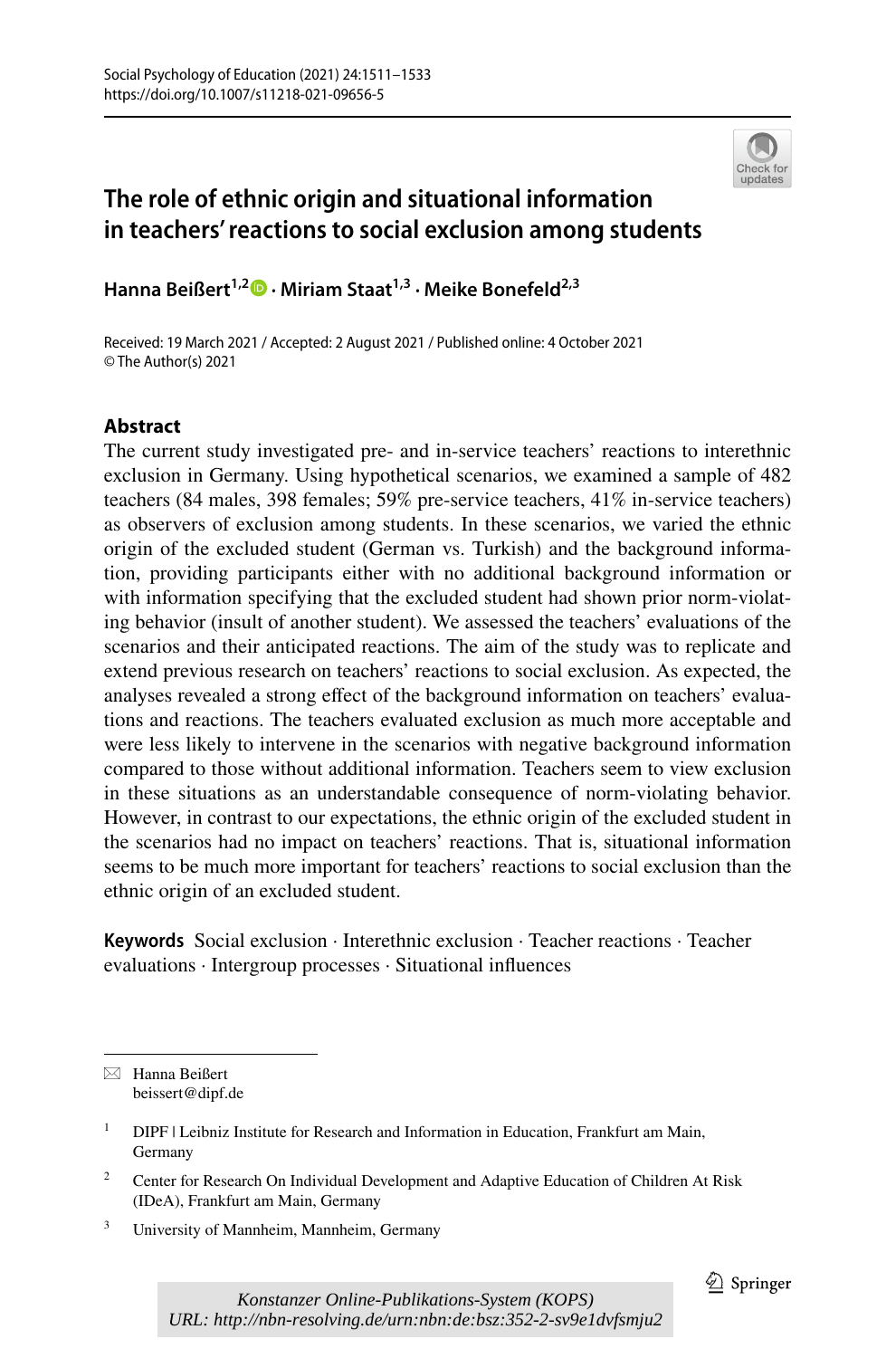### **1 Introduction**

Germany has been a country of immigration for many decades (Werning et al., [2008](#page-22-0)), and today more than one quarter of Germany's population has an immigra-tion background (Razum & Brzoska, [2020](#page-21-0)). Against this backdrop, it is surprising that the German education system has still not succeeded in fnding a satisfactory way of dealing with this diversity. There are still various educational inequalities related to students' ethnic origin (Müller & Ehmke, [2016;](#page-21-1) Weis et al., [2019\)](#page-21-2). Students from ethnic minorities are often disadvantaged early in their educational careers when they are more likely to receive recommendations for lower school tracks (Glock et al., [2015](#page-20-0)). This contributes to an underrepresentation of students from ethnic minorities in academic school tracks for high achievers and an overrepresentation in lower school tracks (Baumert & Schümer, [2002;](#page-19-0) Kristen & Granato, [2007](#page-21-3)). Furthermore, students from ethnic minorities tend to reach lower levels of academic achievement (Klieme et al., [2010;](#page-21-4) Walter, [2009](#page-21-5)) and drop out of school more frequently (Rumberger, [1995](#page-21-6)). However, to date, most of the research on the disadvantages of ethnic minorities has focused on achievement-related disparities, while the social situation of ethnic minority students in the education system has not yet been in the focus as much. The current study focusses on the role of ethnic origin in teachers' reactions to social exclusion. As in everyday school life teachers do not always know the exact immigration history of their students, we focus on ethnic origin, because this is often more obvious and is a broader concept.

### **1.1 Social exclusion in interethnic contexts**

Social exclusion can be understood as "the experience of being kept apart from others physically or emotionally" (Riva & Eck, [2016,](#page-21-7) p. ix). It designates a situation in which a person is excluded from activities or conversations by another individual or a group of individuals (Wesselmann et al., [2016](#page-22-1)). When individuals are recurrently socially excluded by their peers, it can have serious consequences on their health and well-being (Eisenberger et al., [2003](#page-20-1); Gazelle & Druhen, [2009\)](#page-20-2), their social and emotional development (Gazelle & Druhen, [2009;](#page-20-2) Murray-Close & Ostrov, [2009](#page-21-8)), and their academic achievement (Buhs et al., [2006\)](#page-20-3). These negative consequences occur across diferent ages (Eisenberger et al., [2003](#page-20-1); Gazelle & Druhen, [2009](#page-20-2); Murray-Close & Ostrov, [2009;](#page-21-8) Buhs et al., [2006;](#page-20-3) Douglass and Shelton, 2014; Huynh & Fuligni, [2010](#page-20-4)). In recent years, research on the phenomenon of exclusion in the context of interethnic group processes has received broader interest. It has been recurrently shown that social exclusion is often based on group memberships such as nationality or ethnicity (Abrams & Killen, [2014;](#page-19-1) Hitti & Killen, [2015](#page-20-5); Killen et al., [2010\)](#page-20-6) and that it is a serious problem faced by many immigrants (Minority Rights Group International, [2010](#page-21-9)). In line with these fndings, belonging to an ethnic minority has been identifed as a risk factor for exclusion among peers, as students from ethnic minorities have been shown to be rejected more often than majority youth (Plenty & Jonsson,  $2017$ ). Moreover, minority groups often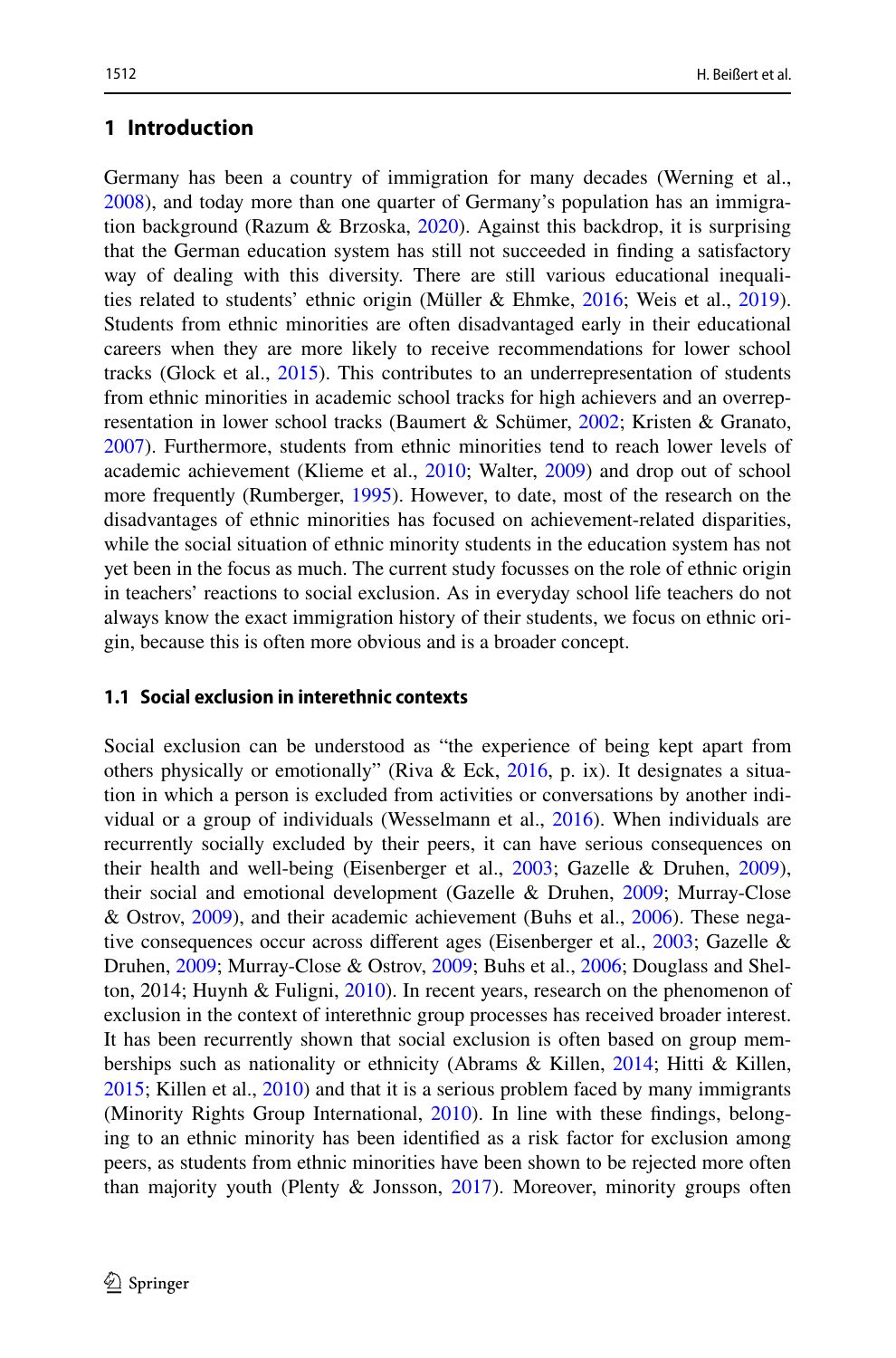face stereotypical thinking and behavior which can also lead to interethnic exclusion (Killen et al., [2013](#page-20-7)).

#### **1.2 The role of teachers in interethnic exclusion**

In general, teachers can have considerable impact on their students. In diferent ways, they directly and indirectly impact their students' attitudes and behavior (Blazar & Kraft, [2017;](#page-19-2) Duong et al., [2019\)](#page-20-8). This should also hold for interethnic exclusion. With the rules that teachers introduce in class, they defne which behavior is acceptable or unacceptable. In this way, they can establish norms of inclusion and appreciation of cultural diversity. Further, teachers' interactions with their students in interethnic contexts are of considerable importance because teachers are important role models for their students (Evans, [1992\)](#page-20-9). With their reactions and responses to interethnic conficts and interethnic exclusion, they transmit explicit and implicit messages about their attitudes toward the role of inclusion and diversity in schools and thus shape their students' attitudes and behavior (Cooley et al., [2016;](#page-20-10) Muntoni & Retelsdorf, [2020\)](#page-21-11).

Given the important role that teachers play in their class's social system and especially their impact on positive or negative intergroup dynamics, it is surprising that there has been so little research on teachers' reactions to interethnic exclusion so far. To date, only one study has explicitly investigated teachers' evaluations of and reactions to interethnic social exclusion among students. In this study, Beißert and Bonefeld [\(2020](#page-19-3)) showed that pre-service teachers generally rejected exclusion and evaluated the exclusion of an ethnic minority student as even more reprehensible than the exclusion of a majority student. Further, while teachers were generally very likely to intervene in situations of social exclusion among students, male pre-service teachers were even more likely to intervene when the excluded student was from an ethnic minority. In addition, analyses of teachers' underlying considerations revealed that inclusion was particularly important for teachers as a social norm when the excluded student was from an ethnic minority. The study provided frst evidence that the ethnic origin of an excluded student matters for pre-service teachers' evaluations of and reactions to social exclusion—but fortunately does not lead them to behave in an ethnically discriminatory manner.

In the experimental study by Beißert and Bonefeld ([2020\)](#page-19-3), situational information was very limited; that is, the study did not provide possible reasons explaining the exclusion. So, it is of great interest to fnd out whether information about possible reasons for the exclusion behavior would change the results. For instance, what would happen if the excluded student had transgressed a social norm shortly before the exclusion situation? Would this impact teachers' evaluations of and reactions to the exclusion behavior? And would the impact of such prior negative behavior differ depending on the ethnic origin of the excluded student? In the current study, we want to systematically investigate the role of prior negative behavior (i.e., the violation of a social norm) of excluded students in combination with his their ethnic origin.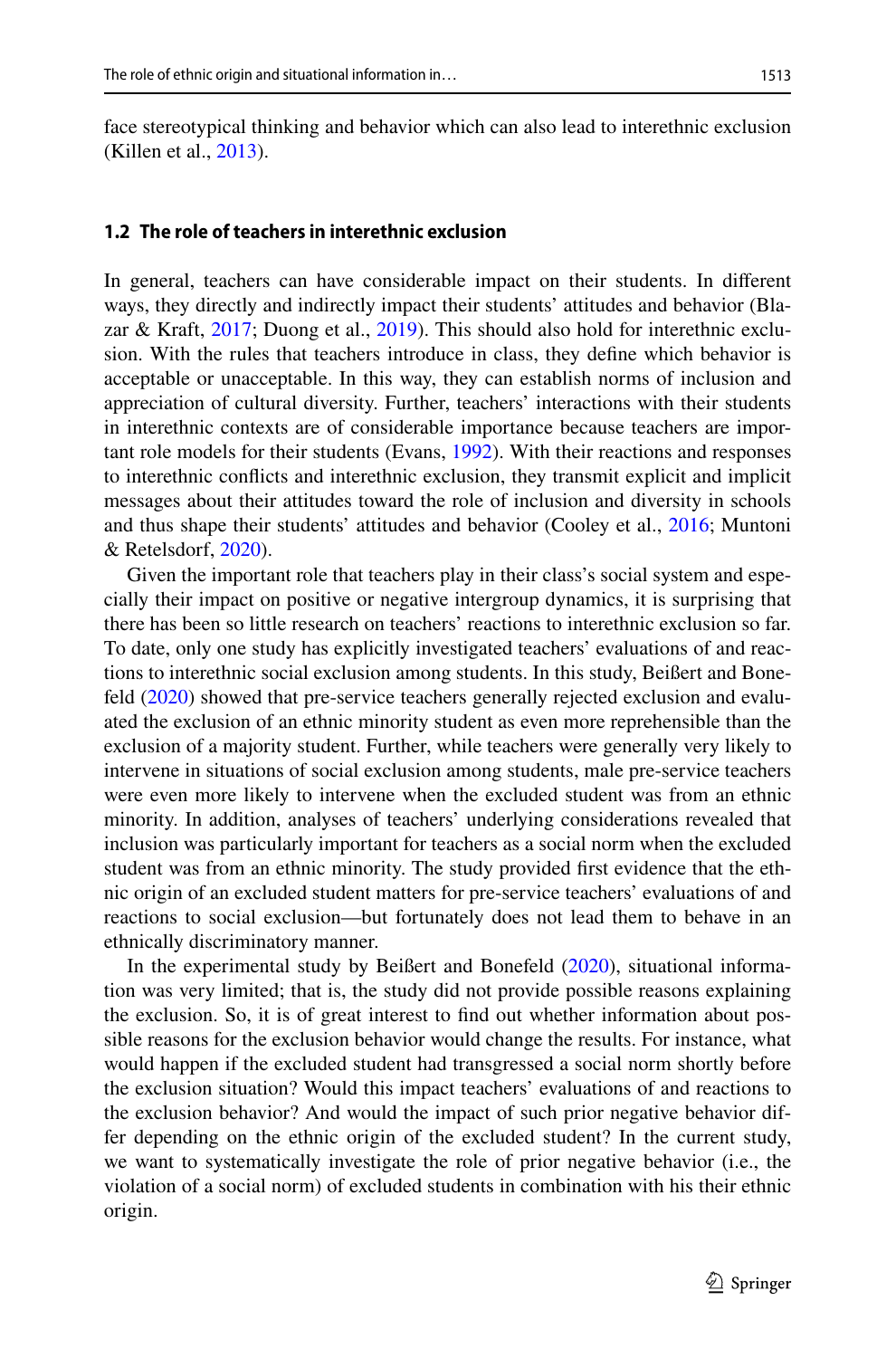#### **1.3 Reactions to social exclusion**

As social exclusion undermines the fulfllment of psychological needs, that is, compromises the need to belong (Williams, [2009](#page-22-2)), witnessing social exclusion typically induces feelings of empathy with the excluded person (Wesselmann et al., [2013a,](#page-22-3) [b](#page-22-4)). However, Wesselmann et al., [\(2013a,](#page-22-3) [b](#page-22-4)) found that people only sympathize with and ofer compensation to a socially excluded person if there is no possible justifcation for the exclusion. Nevertheless, if the exclusion is justifed, for instance if the socially excluded individual is a burden or does not ft in the group, the exclusion is generally accepted and an observer might even carry on excluding the person in question. Further, Rudert et al. (2020) found evidence that observers of social exclusion side with the people excluding an individual from a group, if this individual has violated social norms prior to being socially excluded.

Moreover, not only the behavior of an excluded person prior to the exclusion situation seems to be relevant for the evaluation of social exclusion, but group memberships and intergroup processes also play an important role. For instance, ingroup bias (i.e., the tendency to favor or promote ingroup members, often at the expense of other groups) appears to infuence the reactions of observers of social exclusion. Forbes et al. [\(2020](#page-20-11)) examined the effects of group membership in the context of social exclusion in college students. They found that observers of social exclusion compensated more for exclusion—that is, they behaved more inclusively—when the excluded person belonged to an ingroup than when he or she belonged to an outgroup. If we bring this ingroup bias in social exclusion together with the fnding that prior negative behavior leads to higher acceptance of social exclusion, it can be assumed that norm-violating behavior as justifcation for social exclusion weighs more strongly for an outgroup member.

Besides the characteristics of the excluded student and aspects of the situation, teacher characteristics could also be relevant for the teachers' reactions to (interethnic) social exclusion. Two aspects might afect teachers' evaluations of and reactions to exclusion: their gender and their own immigration background.

It has been shown in diferent contexts that girls and women tend to evaluate exclusion as even more reprehensible than boys and men do (Beißert & Bonefeld, [2020](#page-19-3); Beißert et al., [2019](#page-19-4); Horn, [2003;](#page-20-12) Killen & Stangor, [2001\)](#page-20-13). One possible explanation for this could be gender-specifc socialization. The socialization of girls typically has a stronger focus on harmony and the avoidance of interpersonal struggles (Cross & Madson, [1997](#page-20-14); Zahn-Waxler, [2000\)](#page-22-5). In many families, harmful consequences of aggressive behaviors play a greater role in the socialization of girls compared to that of boys, which might lead to more developed feelings of empathy in girls (Smetana, [1989](#page-21-12)). Thus, females might value inclusion more and feel a stronger need to prevent exclusion.

Further, teachers' own immigration background might afect their reactions to interethnic exclusion. It has been shown that teachers' immigration background can infuence their evaluations and judgments regarding students of diferent ethnicities (Kleen et al., [2019\)](#page-20-15). In the context of social exclusion, an own migration history in the family might increase a teacher's empathy with a socially excluded ethnic minority student.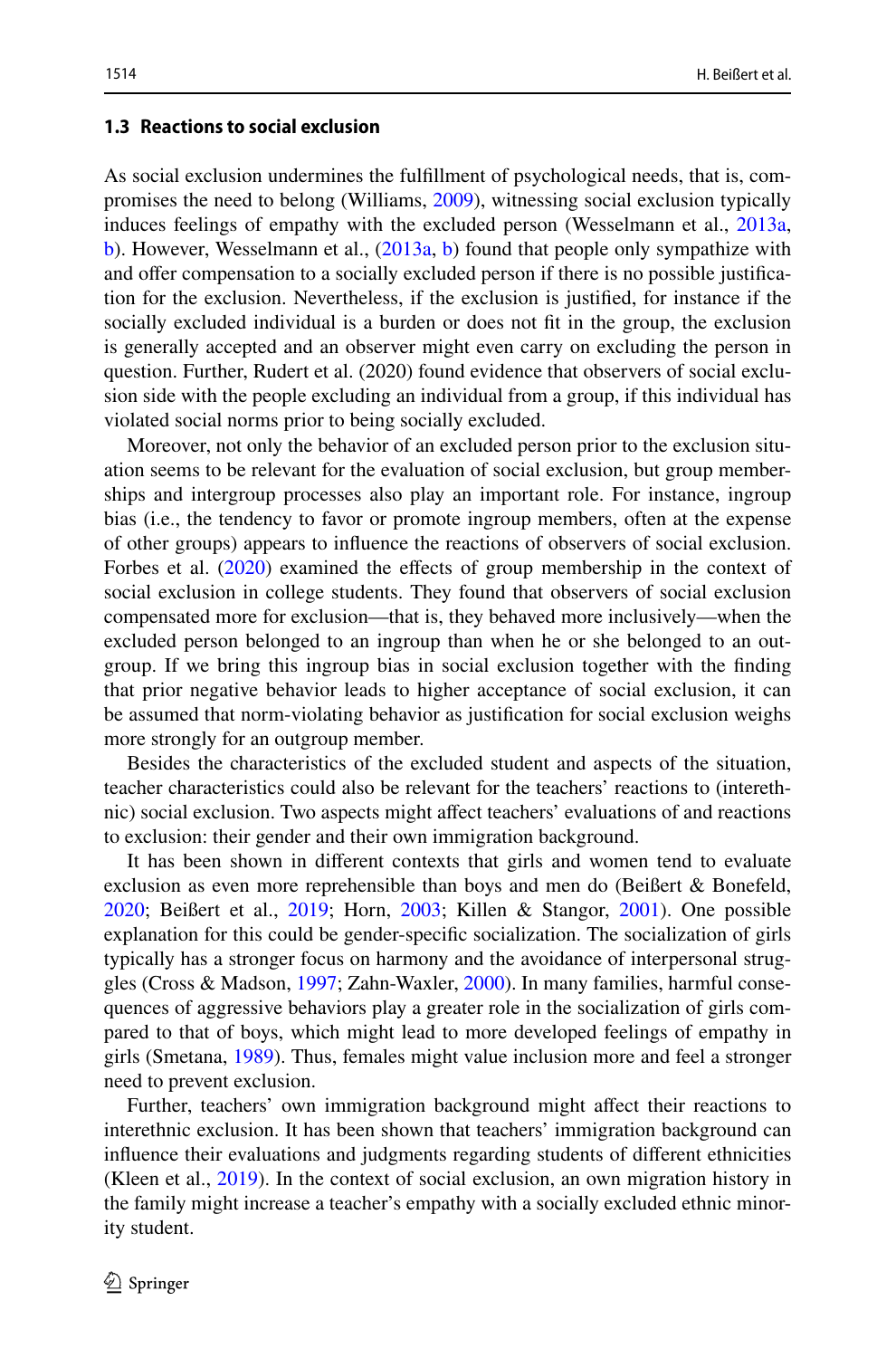#### **1.4 Current study**

With the current study, we want to replicate and extend prior research on teachers' evaluations of and reactions to interethnic exclusion scenarios. We focused on preservice and in-service teachers in the role of observers of exclusion among students. To this end, we assessed teachers' evaluations of hypothetical exclusion scenarios and their anticipated reactions and interventions, that is, how likely they were to intervene in such a situation and what they would specifcally do. We were interested in whether the ethnic origin of an excluded student and background information about the student's prior negative behavior were relevant for teachers' reactions to hypothetical exclusion scenarios. As norm-violating behavior, we selected a typical situation from daily school life: a student insulting another student. We focused on students with Turkish background because they represent the biggest ethnic minority group in Germany (DESTATIS, [2016](#page-20-16)).

Given the considerations in the previous chapter, we make the following assumptions. Based on feelings of empathy with the excluded person in combination with the severe consequences associated with social exclusion, we expect teachers to show a general tendency to reject exclusion (H1). However, people tend to side with excluders if the target of exclusion has violated social norms prior to being excluded. For this reason, we expect teachers to reject exclusion less in scenarios where they receive information about prior negative behavior by the excluded student (H2). Combining the fnding that prior negative behavior leads to higher acceptance of exclusion with the fnding that ingroup bias afects social exclusion, we expect background information about prior norm-violating behavior to have a greater impact on the evaluation of the exclusion of an outgroup member (Turkish student) than of an ingroup member (German student)  $(H3)$ .<sup>[1](#page-4-0)</sup> Finally, based on considerations related to gender-specifc socialization, we assume that female teachers would reject exclusion more strongly than their male counterparts (H4).

### **2 Method**

### **2.1 Participants**

The study included 491 participants. One ffth of the participants had an immigration background; that is, they themselves or at least one of their parents was born in a country other than Germany. Nine participants had to be excluded from the analyses as they had a Turkish background and, thus, the outgroup manipulation regarding the Turkish student in the scenarios would not have worked for them. This left us with a fnal sample of 482 teachers (84 males, 398 females) from diferent school tracks from all over Germany. The sample included 41% in-service teachers ( $n = 197$ ,  $M_{\text{age}} = 37.61$ ,  $SD = 10.7$ , 84% female) and 59% pre-service teachers

<span id="page-4-0"></span><sup>&</sup>lt;sup>1</sup> When we speak of a "German student" and a "Turkish student", we are referring to the ethnic origin of the students. We acknowledge that students with a Turkish descent can also be German (e.g., born in Germany, feel German, have German citizenship, etc.).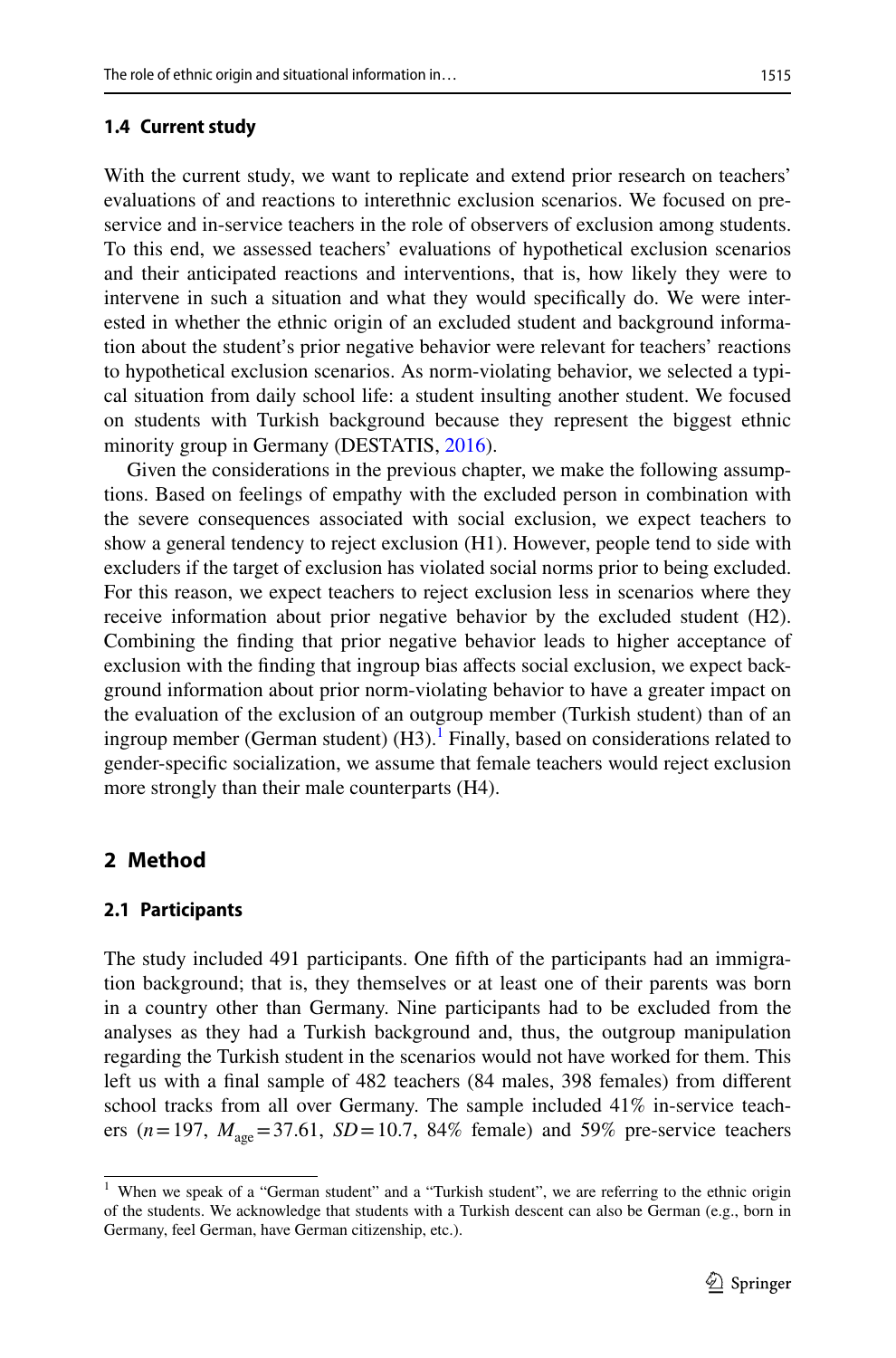$(n=285, M_{\text{age}}=22.88, SD=4.41, 81\%$  female). Participation was voluntary, and informed consent was obtained from all participants.

#### **2.2 Design and procedures**

The study was conducted in accordance with the ethical guidelines of the DGPs (German Psychological Society). It was realized as an online survey, and participants were recruited via diferent mailing lists and online groups at social media platforms (e.g., Facebook groups). Additionally, fyers were distributed in schools and libraries and at public sites of universities.

At the beginning of the survey, the participants were informed about their data protection rights. They were also told that participation in the study was anonymous and voluntary, and that there would be no negative consequences if they decided not to participate or to leave the study early without completing it. Participants had to confrm that they understood the information and were willing to participate in the study.

The survey started with a questionnaire collecting demographic information. Next, the participants were presented with a hypothetical exclusion scenario. The study took approximately 10 min per person.

#### **2.3 Material**

The hypothetical exclusion scenario consisted of a situation in which a boy was excluded from a learning group by his classmates. We varied the ethnic origin of the excluded boy. In addition, the participants were provided with further background information about the situation or not.

More specifcally, to manipulate the ethnic origin of the excluded protagonist, we used either a typical German or a typical Turkish name. The names used in the scenarios had been pretested in a former study by Bonefeld and Dickhäuser ([2018\)](#page-19-5). Additionally, in one condition, the participants were told that the excluded student had insulted another student prior to being excluded. In the other condition no such information was provided. See Table [1](#page-5-0) for the exact wording of the hypothetical exclusion scenarios.

We used a between-subjects design, and participants were randomly assigned to the experimental conditions.

| <b>Background Information</b>                                                                                                                                                                                         |                                                                                                                                                                                                                                                                        |
|-----------------------------------------------------------------------------------------------------------------------------------------------------------------------------------------------------------------------|------------------------------------------------------------------------------------------------------------------------------------------------------------------------------------------------------------------------------------------------------------------------|
| No information                                                                                                                                                                                                        | Negative information                                                                                                                                                                                                                                                   |
| While packing up after class (grade 7), you observe<br>some students making an appointment to study<br>together. Lukas/Emre would like to join the study<br>group. The other students tell him that he can't<br>join. | While packing up after class (grade 7), you observe<br>some students making an appointment to study<br>together. Lukas/Emre who has insulted another<br>student during class would like to join the study<br>group. The other students tell him that he can't<br>join. |

<span id="page-5-0"></span>**Table 1** Exact wording of the hypothetical exclusion scenarios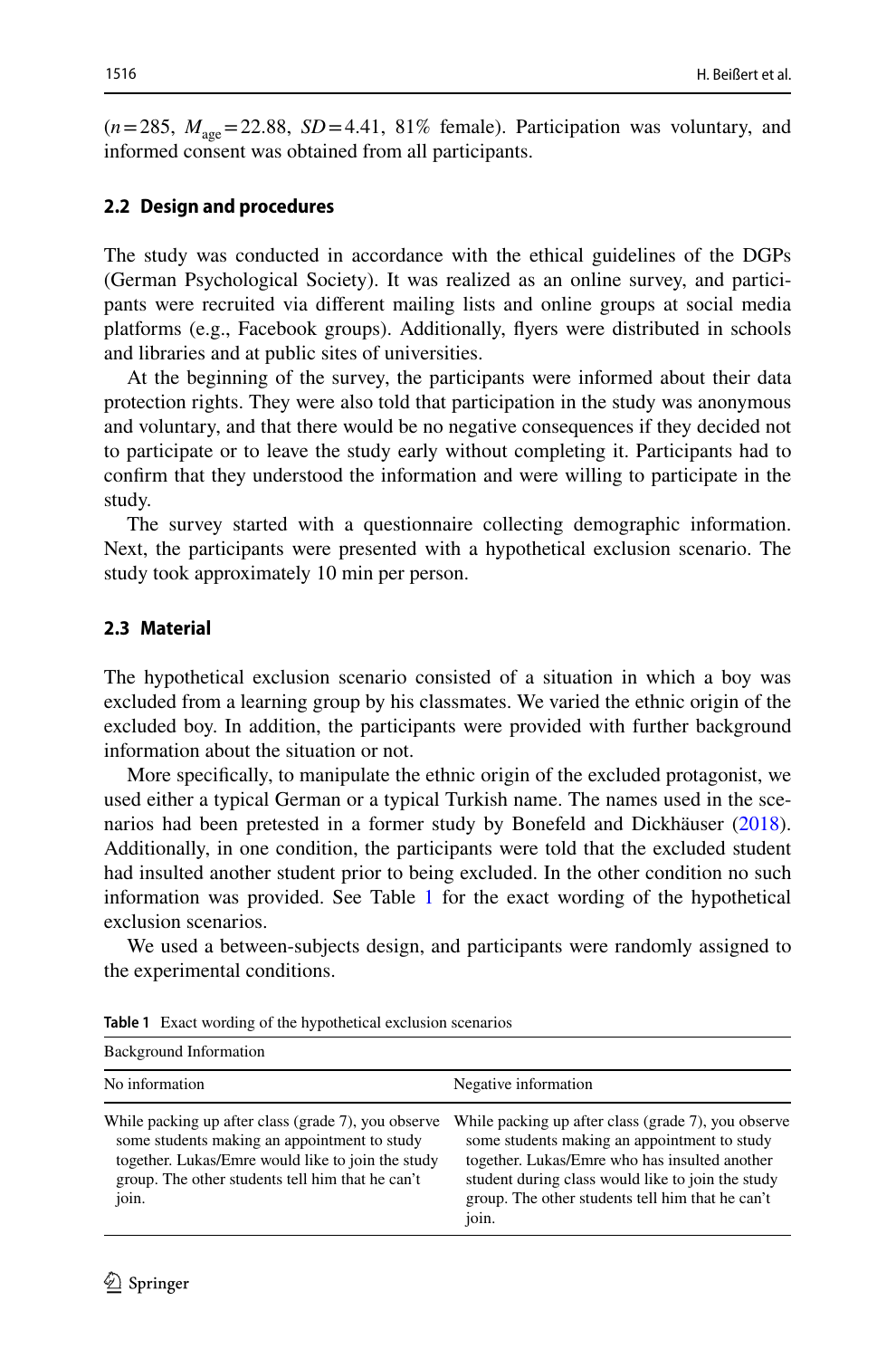### **2.4 Measures**

We assessed the participants' evaluations of the exclusion scenario, their likelihood to intervene in such a situation, and the specifc action they would take. The evaluations of the exclusion scenario were assessed with a scale consisting of three items on a seven-point Likert-type scale. Namely, we asked the participants to specify the extent to which they evaluated the scenario as (1) not okay/okay, (2) unfair/fair, and (3) unjustifable/justifable. A score was created to refect a participant's evaluation of the exclusion based on these three items (Cronbach's alpha $=0.89$ ). High numbers indicated high acceptability of exclusion; low numbers indicated strong rejection of exclusion.

Further, we asked the participants how likely it was that they would intervene in the situation if it happened in their class. This was also assessed using a seven-point Likert-type scale (1 = very unlikely to  $7$  = very likely). Afterwards, we asked them to justify their decision and to indicate the specifc action they would have taken (openended questions).

### **2.5 Coding of open‑ended questions**

The coding systems for the open-ended questions were based on a study by Beißert and Bonefeld ([2020\)](#page-19-3) and extended by adding categories inductively developed from the surveys themselves (see Tables [1,](#page-5-0) [2](#page-7-0) for an overview and examples). Coders were allowed to code up to three relevant justifcations for each statement. Coding was completed by two independent coders. On the basis of 20% of the interviews, interrater reliability was high, with Cohen's kappa=0.84 for the justifications of the likelihood of intervention and kappa $=0.97$  for the specific actions. We included the categories used by more than 10% of the participants in the analyses (Tables [2,](#page-7-0) [3\)](#page-8-0).

# **3 Results**

### **3.1 Data analyses**

Univariate ANOVAs were used to test for diferences in the evaluation of exclusion and the likelihood of intervention between the diferent experimental conditions. In order to test for diferences between the male and female participants as well as between pre- and in-service teachers, those two variables were included in these analyses.

Repeated-measures ANOVAs were conducted on the proportional use of categories to analyze the reasoning data from the open-ended questions (justifcation of likelihood of intervention, specifc actions). ANOVA frameworks are appropriate for repeated-measures analyses of reasoning because ANOVAs are robust to the problem of empty cells, whereas other data analytic procedures require cumbersome data manipulation to adjust for empty cells (see Posada & Wainryb, [2008,](#page-21-13) for a more extensive explanation and justifcation of this data analytic approach). In order to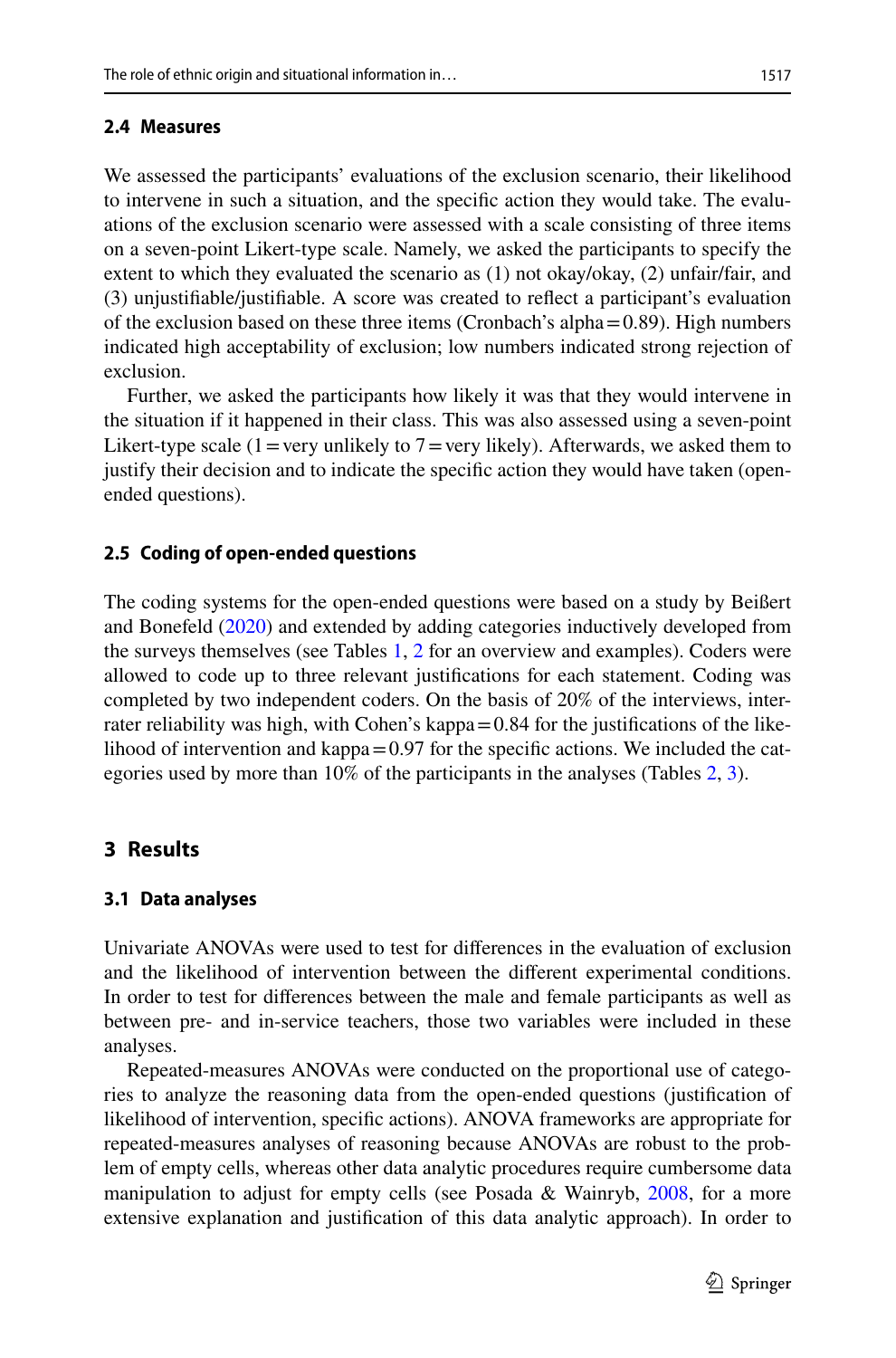<span id="page-7-0"></span>

| Table 2 Coding system for justifications of likelihood of intervention and frequencies for each category |                                                                                                                                                                                                                                        |                 |
|----------------------------------------------------------------------------------------------------------|----------------------------------------------------------------------------------------------------------------------------------------------------------------------------------------------------------------------------------------|-----------------|
| Category                                                                                                 | Example                                                                                                                                                                                                                                | $\geq$          |
| Need for information/lack of context information                                                         | There are not enough details about the situation.<br>Because I want to know why they excluded him.,                                                                                                                                    | 103             |
| Children's autonomy                                                                                      | The children can decide who they want in their group.,<br>I would not intervene, it's their choice.                                                                                                                                    | 136             |
| Group functioning                                                                                        | if they don't like each other, studying together won't be very effective, if he doesn't know German, the group<br>can't study as well as without him                                                                                   | $\sigma$        |
| Empathy for the victim                                                                                   | I would intervene because the excluded child will be very sad,<br>Because I feel very sorry for the excluded child.                                                                                                                    | $\overline{c}$  |
| Understanding the group's perspective                                                                    | I would not intervene because I can totally understand that they didn't want him in the group.,<br>it is not surprising that they don't let him join after his offense                                                                 | 51              |
| Learning from own behavior                                                                               | I would not intervene because the student needs to learn that his unfriendly behavior has consequences                                                                                                                                 | $\overline{z}$  |
| Social norm of inclusion and participation/equity                                                        | Because everybody should get a chance to participate<br>because it is generally not ok to exclude others,                                                                                                                              | 57              |
| Mediation/avoid escalation                                                                               | I would intervene to avoid escalation, because I would want to mediate between the child and the group to<br>solve the issue                                                                                                           | $\overline{19}$ |
| Class-oriented perspective                                                                               | I would intervene because it is better for the atmosphere in class if you completely prevent exclusion. I would 44<br>not intervene because it is better for the class climate if you let students solve their struggles on their own. |                 |
| Other                                                                                                    | Meaningful, but single statements                                                                                                                                                                                                      | 32              |
| Undifferentiated                                                                                         | Meaningless statements                                                                                                                                                                                                                 | $\overline{c}$  |
|                                                                                                          |                                                                                                                                                                                                                                        |                 |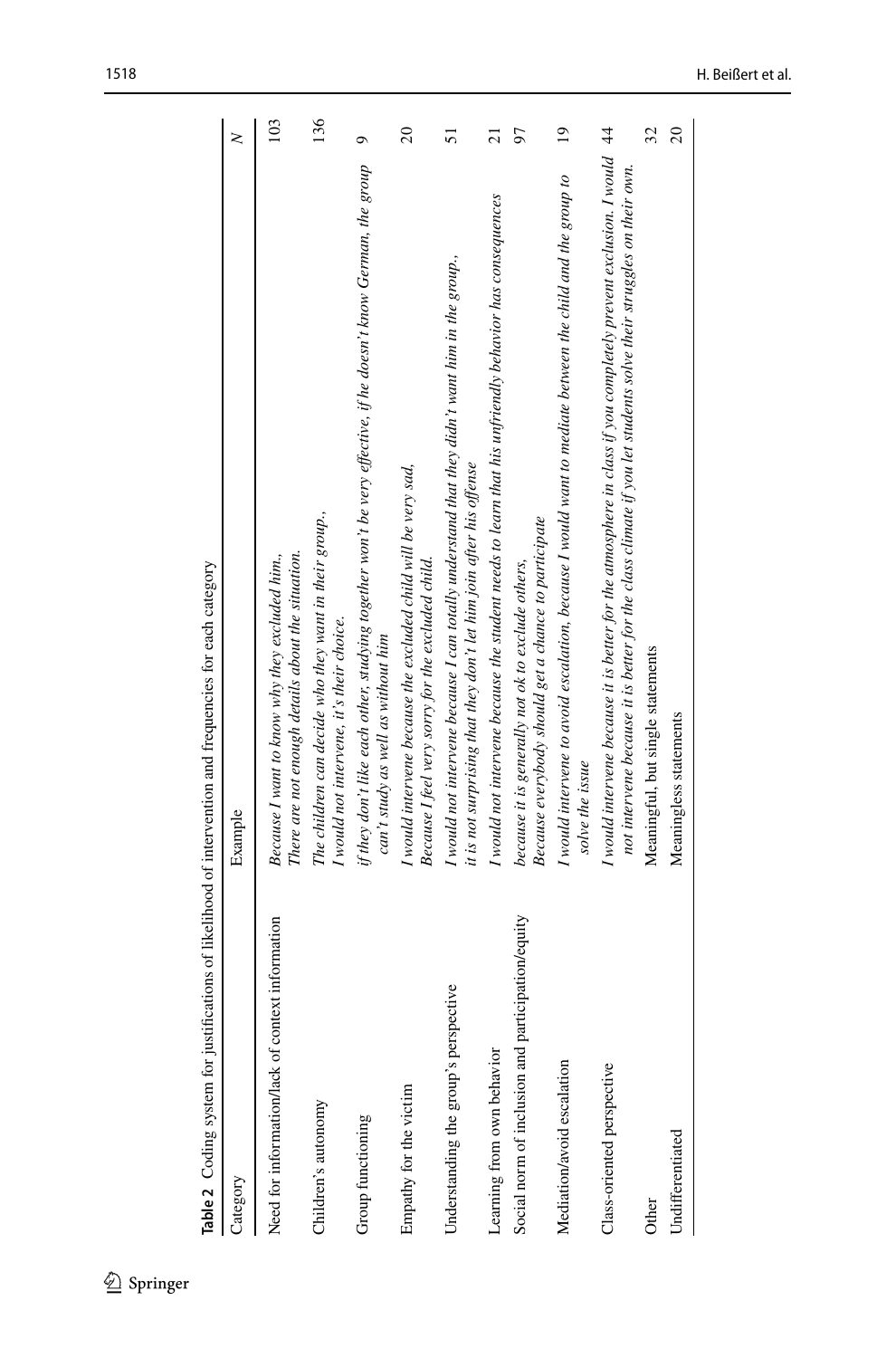<span id="page-8-0"></span>

| Category                                                       | Example                                                                                                                                   |     |
|----------------------------------------------------------------|-------------------------------------------------------------------------------------------------------------------------------------------|-----|
| Ask for reasons                                                | I would ask them why they excluded the student                                                                                            | 166 |
| Help to find inclusion-oriented solution                       | I would ask the group to let him join                                                                                                     | 8   |
| Explain norm of inclusion                                      | I would explain to the group that it is not ok to exclude others.                                                                         | 38  |
| Find alternative solution for the excluded student             | I would help the student find another study group.                                                                                        |     |
| Create insight                                                 | I want to make him understand why he was excluded, "I would tell him that it is<br>not surprising that they did not let him join and why. | ສ   |
| Effect an apology                                              | I would make him apologize for his prior behavior.                                                                                        |     |
| Mediation between students                                     | I would mediate the students' conflict, I would moderate their discussion and sup-<br>port them finding a common solution together.       | 46  |
| Talk to students/find solution (without further specification) | I would talk to them. I would try to find a solution.                                                                                     | 38  |
| Other                                                          | Meaningful, but single statements                                                                                                         | 34  |
| Undifferentiated                                               | Meaningless statements                                                                                                                    |     |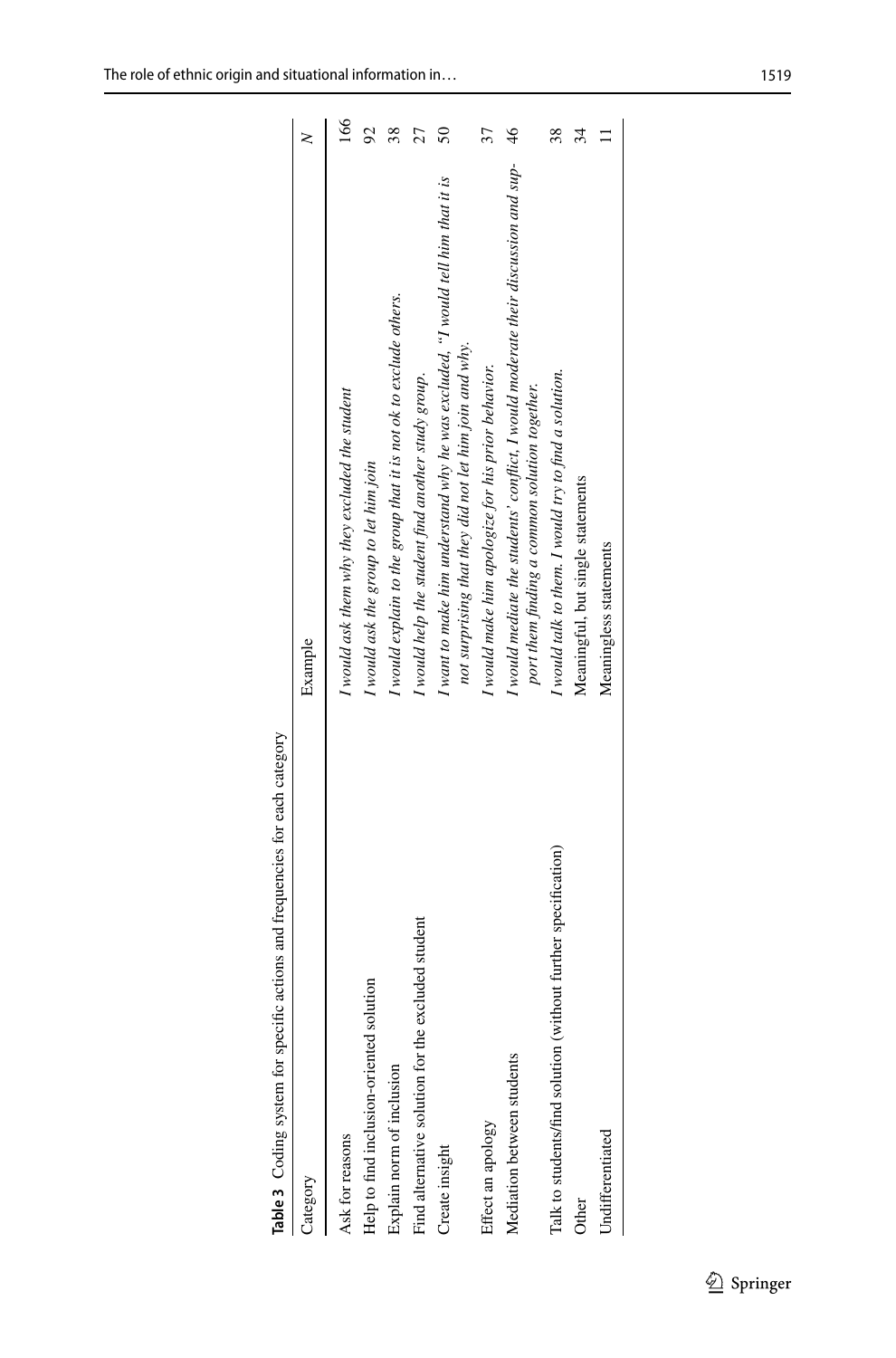

<span id="page-9-0"></span>**Fig.1** Distribution of the means of the evaluation scale in the condition with no additional information

test for diferences between pre- and in-service teachers, this variable was included in the analyses. As there were no efects based on the participants' gender, we excluded gender from the repeated-measures analyses and calculated reduced models for the sake of simplicity.

Additionally, the participants' immigration background (immigration background: yes vs. no) was included in all analyses as a control variable. To address alpha infation, Bonferroni corrections were used in all analyses.

### **3.2 Evaluation of exclusion**

In contrast to our expectations, there was no general tendency to reject exclusion across all conditions. With a skewness of 0.04 (*SE*=0.11), a mean of 3.54  $(SD=1.58)$ , mode  $=4.00$ , and median  $=3.67$ , there was no right-skewed distribution on the evaluation scale. In the scenarios without background information, there was a right-skewed distribution with a skewness of  $0.5$  (SE = 1.62), a mean of 2.5  $(SD = 1.2)$ , mode = 1.0, and median = 2.3, see Fig. [1](#page-9-0) for distribution of means and With a skewness of  $-0.36$  (SE = 0.16), a mean of 4.50 (SD = 1.25), mode = 4.67, and median = 4.67, this distribution almost refected a normal distribution, which is shifted slightly to the right side of the scale, see Fig. [2](#page-10-0) for distribution of means. However, when the sample was split into those with negative background information versus those without any further information, interesting diferences in the distributions emerged. In the scenarios without background information,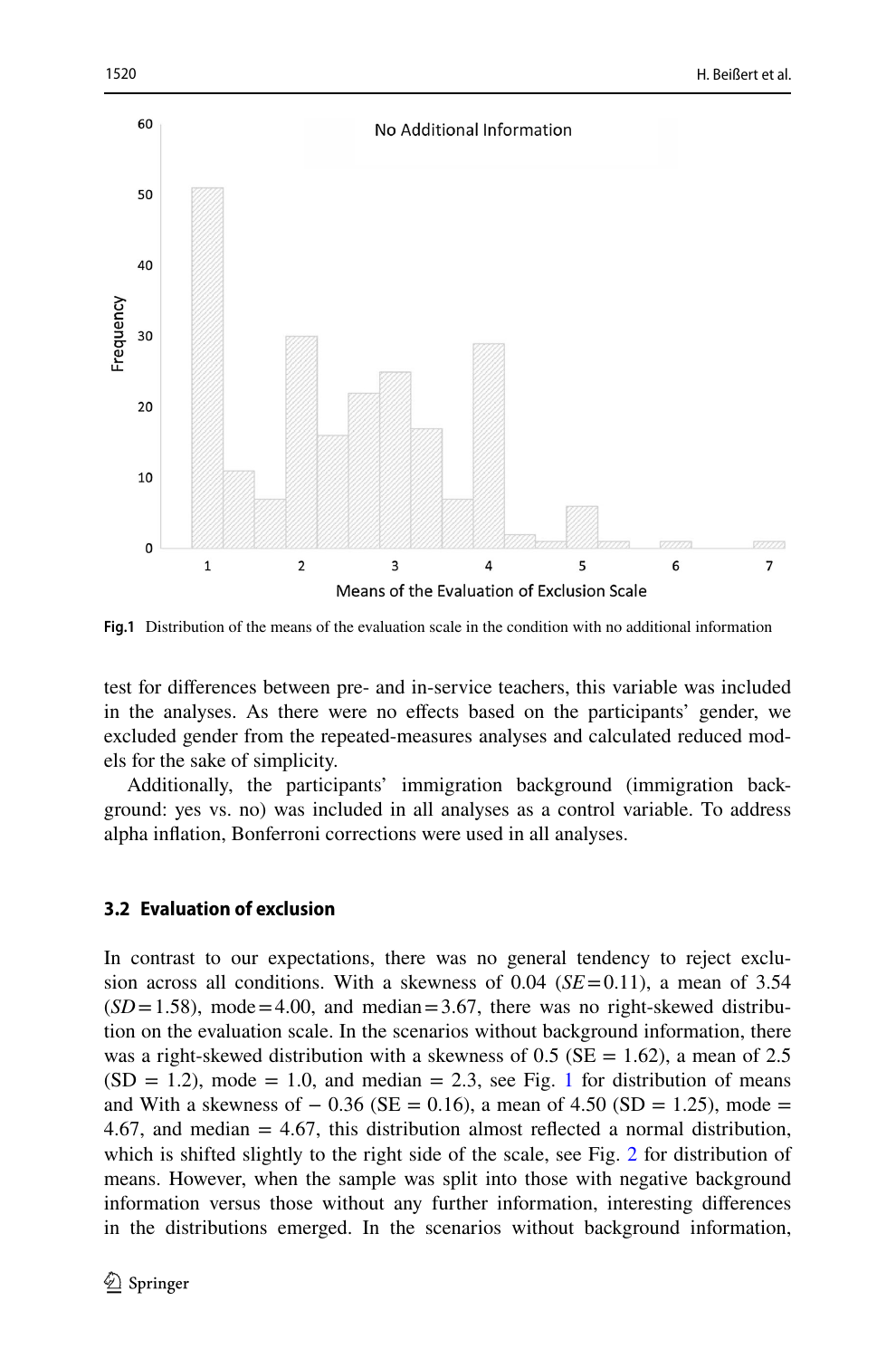

<span id="page-10-0"></span>Fig.2 Distribution of the means of the evaluation scale in the condition with negative background information

there was a right-skewed distribution with a skewness of 0.5 ( $SE = 1.62$ ), a mean of 2.5  $(SD=1.2)$ , mode = 1.0, and median = 2.3. However, we found a different pattern in the scenarios containing information about prior norm-violating behavior. With a skewness of  $-0.36$  (SE=0.16), a mean of 4.50 (SD=1.25), mode=4.67, and median=4.67, this distribution almost refected a normal distribution, which is shifted slightly to the right side of the scale.

In order to test for diferences in the evaluation of exclusion based on the ethnic origin of the excluded student and the background information, a 2 (protagonist: German, Turkish)  $\times$  2 (background information: no information, negative information)  $\times$  2 (participant gender: male, female)  $\times$  2 (professional status: pre-service teacher, in-service teacher) univariate ANCOVA was conducted with the participants' immigration background as a covariate.

As expected, there was a main effect of the participants' gender,  $F(1, 451) = 4.86$ ,  $p=0.028$ ,  $np^2=0.01$ , revealing that male participants rejected exclusion less  $(M=3.81, SD=1.57)$  than female participants  $(M=3.45, SD=1.58)$ .

Further, there was a main effect of background information,  $F(1, 451) = 141.52$ ,  $p < 0.001$ ,  $np^2 = 0.24$ . Namely, in the condition with negative information, exclusion was evaluated as much more acceptable  $(M=4.50, SD=1.25)$  than in the condition with no background information  $(M=2.50, SD=1.20)$ . Additionally, there was an interaction efect of professional status and background information, *F* (1, 451)=7.62,  $p=0.006$ ,  $np^2=0.02$ , revealing that the difference between the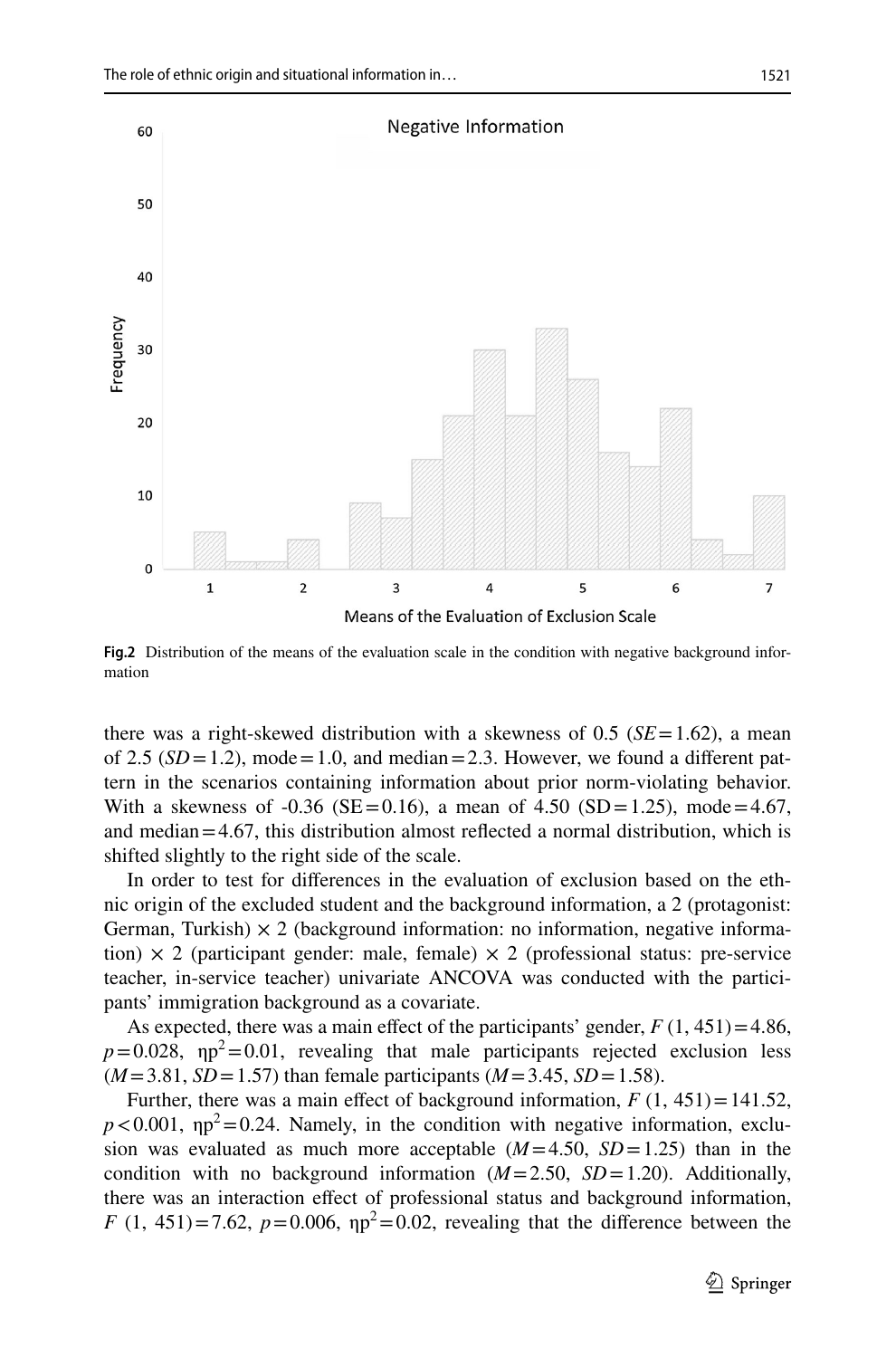|                                 |         | Background information |                      |
|---------------------------------|---------|------------------------|----------------------|
|                                 |         | No information         | Negative information |
| Ethnic origin of<br>protagonist | German  | $M=2.61$ (SD = 1.16)   | $M=4.69$ (SD = 1.17) |
|                                 | Turkish | $M=2.40$ (SD = 1.23)   | $M=4.33$ (SD = 1.29) |

<span id="page-11-0"></span>**Table 4** Means and standard deviations of evaluation of exclusion by background information and ethnic origin of the excluded student

 $M$ =mean,  $SD$ =standard deviation. High numbers indicate high acceptability of exclusion; low numbers indicate strong rejection of exclusion

conditions with negative vs. no information was even bigger in the group of pre-service teachers (Table [4](#page-11-0)).

Further, there was an interaction of professional status, background information, and participant gender,  $F(1, 451) = 6.37$ ,  $p = 0.012$ ,  $np^2 = 0.01$ . However, given the small number of male participants, this effect shall not be further interpreted.

The analysis revealed no main or interaction efects based on the ethnic origin of the excluded protagonist.

### **3.3 Likelihood of intervention**

The descriptive analyses showed that 157 participants (32%) tended to intervene, 257 participants (53%) tended not to intervene, and 71 (14%) participants chose the middle of the scale, indicating that it was as likely that they would intervene as not intervene.

In order to analyze diferences in the participants' likelihood to intervene in such a situation, we conducted a 2 (protagonist: German, Turkish)  $\times$  2 (background information: no information, negative information)  $\times$  2 (participant gender: male, female)  $\times$  2 (professional status: pre-service teacher, in-service teacher) univariate ANCOVA with the participants' immigration background as a covariate.

This analysis revealed a main effect of background information,  $F(1, 462) = 4.86$ ,  $p=0.001$ ,  $np^2=0.03$ , demonstrating that participants were less likely to intervene in scenarios with negative information  $(M=4.80, SD=1.74)$  than in scenarios with no background information  $(M=4.07, SD=1.88)$ .

No main or interaction efects of the ethnic origin of the excluded student or any other variables were found (Table [5](#page-12-0)).

#### **3.4 Justifcation of likelihood of intervention**

To analyze the justifcations of participants' likelihood to intervene in the situation, we conducted reasoning analyses on the proportional use of the fve most used categories (all of which were used by at least 10% of the participants). The resulting codes were: "need for information/lack of context information", "children's autonomy", "understanding the group's perspective", "social norm of inclusion and participation/equity", and "class-oriented perspective". As we also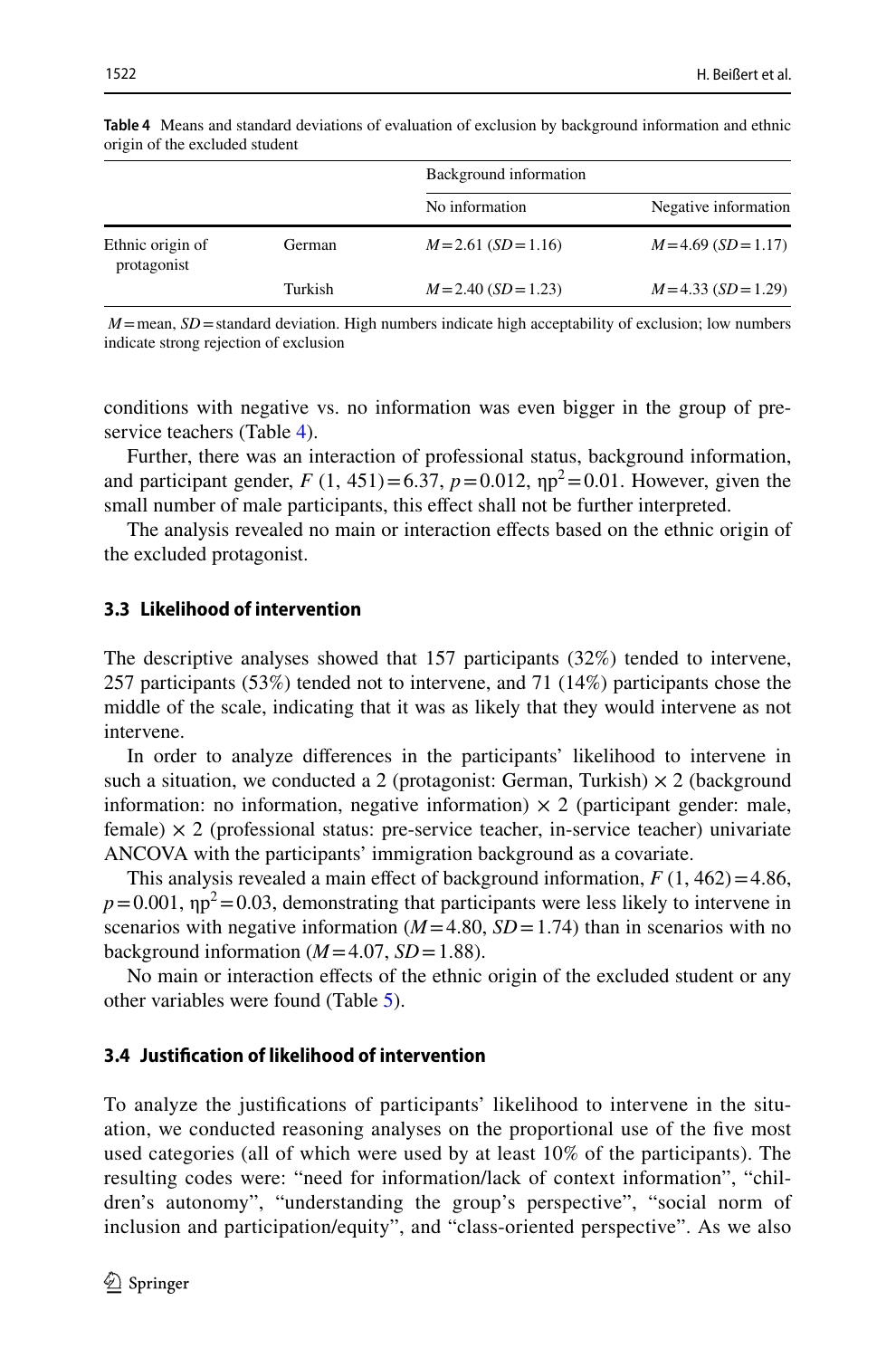|                                 |         | Background information |                      |
|---------------------------------|---------|------------------------|----------------------|
|                                 |         | No information         | Negative information |
| Ethnic origin of<br>protagonist | German  | $M=4.69$ (SD = 1.66)   | $M=3.87$ (SD = 1.92) |
|                                 | Turkish | $M=4.89$ (SD = 1.80)   | $M=4.26$ (SD = 1.83) |
|                                 |         |                        |                      |

<span id="page-12-0"></span>**Table 5** Means and standard deviations of likelihood of intervention by background information and ethnic origin of the excluded student

 *M*=*mean, SD*=*standard deviation*

wanted to explore whether the specifc justifcations were related to the decision to intervene or not, we created a new variable out of the seven-point scale measuring the likelihood of intervention, resulting in the three categories "tendency to intervene", "indecisive", and "tendency not to intervene".

We ran a 3 (decision: no intervention, neither/nor, intervention)  $\times$  2 (protagonist: German, Turkish)  $\times$  2 (background information: no information, negative information)  $\times$  2 (professional status: pre-service teacher, in-service teacher)  $\times$  5 (justifcation: need for information/lack of context information, children's autonomy, understanding the group's perspective, social norm of inclusion and participation/equity, and class-oriented perspective) ANCOVA with repeated measures on the factor "justifcation" and with the participants' immigration history as a covariate. The Huynh–Feldt adjustment was used to correct for violations of sphericity. Please see ESM 1 for all means and standard deviations.

The analyses revealed a main effect of justification,  $F(3.90, 1699.81) = 20.91$ ,  $p < 0.001$ ,  $np^2 = 0.05$ , demonstrating that the most frequently used codes were need for information and children's autonomy,  $ps < 0.01$ .

Additionally, there was an interaction of justifcation and the decision to intervene or not, *F* (7.80, 1699.81)=31.06  $p < 0.001$ ,  $np^2 = 0.13$ . Namely, for those who stated that they would intervene, the most used codes were need for information and social norm of inclusion; they hardly referred to children's autonomy. In contrast, for the group of non-interveners, children's autonomy was by far the most used code; the social norm of inclusion was hardly used, (all  $ps < 0.05$ ).

There was also an interaction efect of justifcation and background information *F* (3.90, 1699.81) = 8.89,  $p < 0.001$ ,  $np^2 = 0.02$ , revealing that the need for information was referred to much more frequently in the condition with no background information and that understanding the group's perspective was used almost exclusively in the condition with negative information, *p*s<0.001.

Further, there was an interaction effect of justification and professional status, *F* (3.90, 1699.81) = 13.64,  $p < 0.001$ ,  $np^2 = 0.03$ , revealing that in-service teachers referred much more frequently to their need for information than pre-service teachers, whereas pre-service teachers referred much more frequently to children's autonomy and understanding the group's perspective, *p*s<0.01.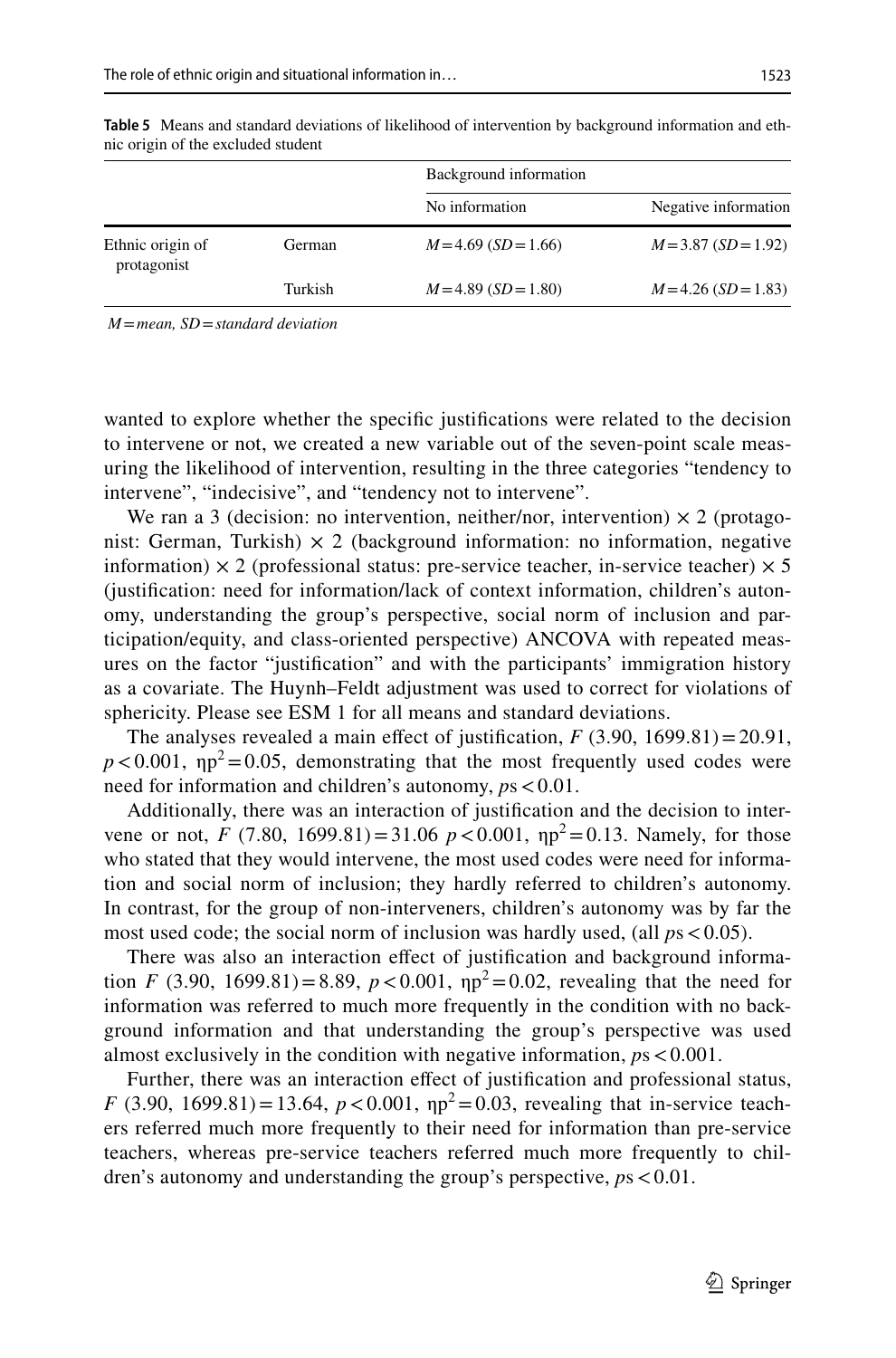### **3.5 Specifc actions**

Analyses of the specifc actions named by the participants were conducted on the proportional use of the six most used categories (all of which were used by at least 10% of the participants who answered the question). The resulting codes were: "ask for reasons", "help to fnd inclusion-oriented solution", "explain norm of inclusion", "create insight", "mediation between students", and "talk to students/fnd solution".

In order to test for diferences in participants' specifc actions based on the ethnic origin of the excluded student and background information, a 2 (protagonist: German, Turkish)  $\times$  2 (background information: no information, negative information)  $\times$  2 (professional status: pre-service teacher, in-service teacher)  $\times$ 6 (action: "ask for reasons", "help to fnd inclusion-oriented solution", "explain norm of inclusion", "create insight", "mediation between students", "talk to students/fnd solution") ANCOVA was run with repeated measures on the factor "action" and with the participants' immigration history as a covariate. The Huynh–Feldt adjustment was used to correct for violations of sphericity.

The analysis revealed a main effect of action,  $F(4.70, 1781.10) = 33.30$ ,  $p < 0.001$ ,  $np^2 = 0.08$ , demonstrating that the participants would ask for reasons and help to fnd an inclusion-oriented solution more than any other action,  $p s > 0.01$ .

Further, there was an interaction efect of background information and action, *F* (4.75, 1781.10) = 55.27,  $p < 0.001$ ,  $np^2 = 0.13$ . More specifically, participants would ask for reasons or explain the norm of inclusion much more in the conditions without background information than in the conditions with negative information,  $ps > 0.01$ . In turn, participants would help to find an inclusion-oriented solution, create insight or mediate between students more frequently in the conditions with negative information, *p*s<0.05. They stated that they would create insight almost exclusively in the conditions with negative information (Table [6\)](#page-14-0).

# **4 Discussion**

The present study investigated pre- and in-service teachers' reactions to interethnic exclusion scenarios in Germany. Focusing on pre- and in-service teachers as observers of social exclusion, we used hypothetical scenarios in which a student with either a typical German or a typical Turkish name was excluded by other children in class. Additionally, we varied the background information, providing participants either with no additional information or with information about norm-violating behavior (insult of another student) by the excluded student prior to exclusion. We assessed pre- and in-service teachers' evaluations of the exclusion behavior, the likelihood that they would intervene in the situation, and the specifc actions they would take if they were to intervene. The aim of this research was to replicate and extend prior research on teachers' evaluations of and reactions to interethnic exclusion scenarios.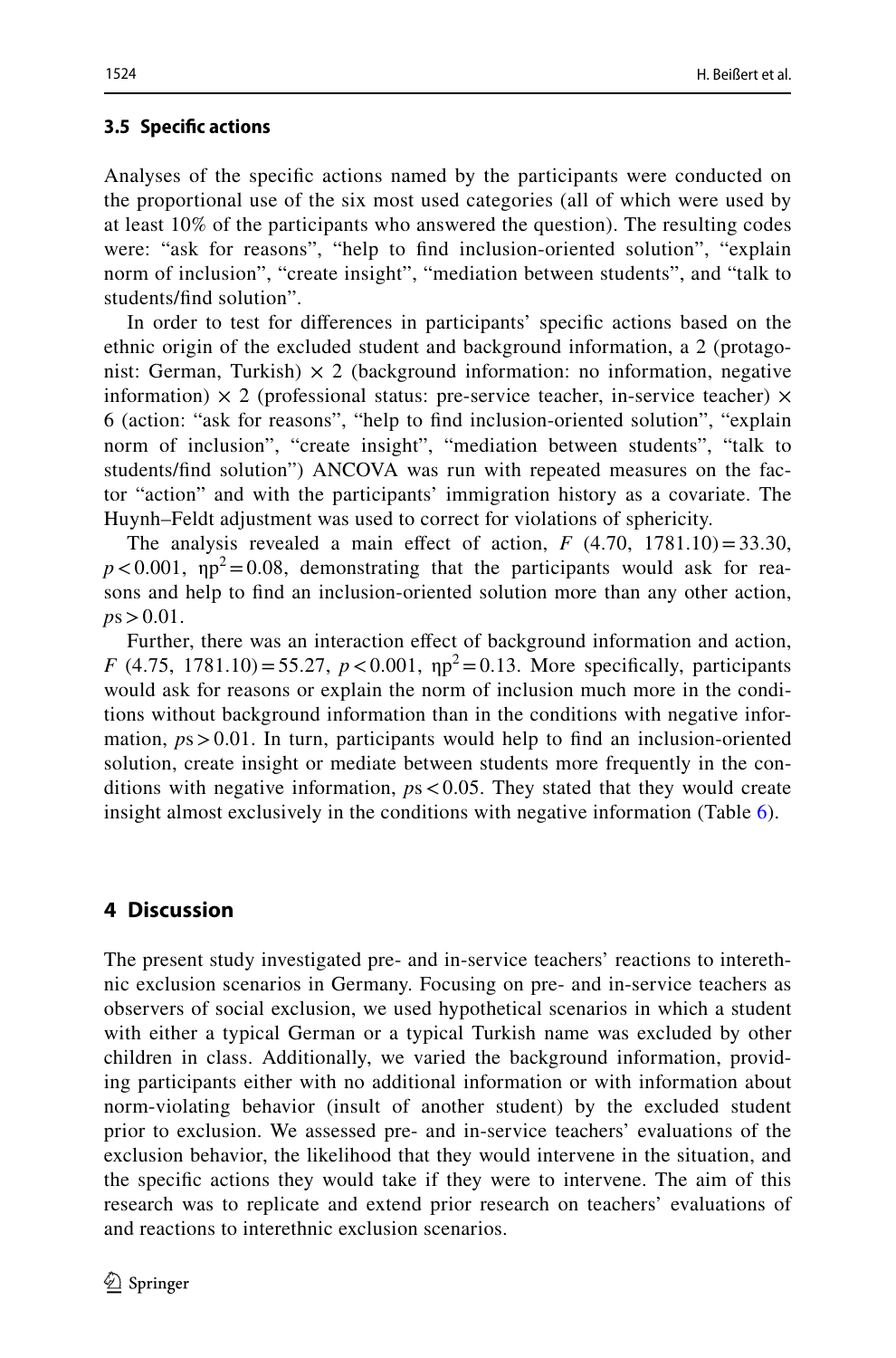<span id="page-14-0"></span>

|                                                                                              |                            | Table 6 Proportional use of specific actions                    |                       |                            |                               |                                                      |                            |                                              |                                                       |                                     |                                                       |                       |            |
|----------------------------------------------------------------------------------------------|----------------------------|-----------------------------------------------------------------|-----------------------|----------------------------|-------------------------------|------------------------------------------------------|----------------------------|----------------------------------------------|-------------------------------------------------------|-------------------------------------|-------------------------------------------------------|-----------------------|------------|
|                                                                                              | No Information             |                                                                 |                       |                            |                               |                                                      |                            | Negative Information                         |                                                       |                                     |                                                       |                       | Total      |
|                                                                                              | Protagonist with G         |                                                                 | erman name            |                            | Protagonist with Turkish name |                                                      |                            | Protagonist with German name                 |                                                       |                                     | Protagonist with Turkish name                         |                       | M(SD)      |
|                                                                                              | M(SD)                      |                                                                 |                       | M(SD)                      |                               |                                                      | M(SD)                      |                                              |                                                       | M(SD)                               |                                                       |                       |            |
| Category                                                                                     | service<br>teacher<br>Pre- | In-service<br>teacher                                           | Total                 | service<br>teacher<br>Pre- | In-service<br>Teacher         | Total                                                | service<br>teacher<br>Pre- | In-service<br>teacher                        | Total                                                 | service<br>teacher<br>Total<br>Pre- | In-service<br>teacher                                 | Total                 |            |
| reasons<br>Ask for                                                                           | (0.46)<br>0.70             | $\begin{array}{c} 0.57 \\(0.50) \end{array}$                    | $0.65$<br>(0.48)      | $0.69$ $(0.47)$            | $\frac{0.76}{(0.43)}$         | $0.72$<br>(0.45)                                     | (0.28)<br>0.09             | (0.36)<br>0.14                               | $\overline{0.11}$                                     | (0.41)<br>0.20                      | (0.31)<br>$\overline{0.11}$                           | (0.37)<br>0.16        | 0.43(0.50) |
| $\begin{array}{c} \mathrm{Help}\ \mathrm{to} \\ \mathrm{find} \\ \mathrm{inclu} \end{array}$ | (0.45)<br>0.28             | (0.37)<br>0.16                                                  | (0.43)<br>0.23        | $0.20$<br>$(0.40)$         | (0.29)<br>0.09                | (0.36)<br>0.15                                       | $0.34$ (0.48)              | (0.43)<br>0.23                               | (0.46)<br>$(0.32)$<br>0.29                            | (0.45)<br>0.27                      | (0.47)<br>0.32                                        | (0.46)<br>0.29        | 0.24(0.43) |
| sion-<br>oriented<br>solution                                                                |                            |                                                                 |                       |                            |                               |                                                      |                            |                                              |                                                       |                                     |                                                       |                       |            |
| norm of<br>inclu-<br>Explain<br>sion                                                         | (0.37)<br>0.16             | (0.37)<br>0.16                                                  | $\frac{0.16}{(0.37)}$ | $\frac{0.15}{(0.36)}$      | $0.09$<br>$(0.29)$            | $\frac{0.12}{(0.33)}$                                | $\frac{0.11}{(0.31)}$      | $\begin{array}{c} 0.03 \\ 0.17) \end{array}$ | $\frac{0.07}{(0.26)}$                                 | $\frac{0.03}{(0.18)}$               | $\frac{0.03}{(0.16)}$                                 | $0.03$ $(0.17)$       | 0.10(0.30) |
| insight<br>Create                                                                            | (0.00)<br>0.00             |                                                                 | $0.00\atop(0.00)$     | $\frac{0.02}{(0.13)}$      | $0.00\atop(0.00)$             | $\begin{array}{c} 0.01 \\ 0.10) \\ 0.07 \end{array}$ | $\frac{0.26}{(0.44)}$      | $\frac{0.31}{(0.47)}$                        | $\begin{array}{c} 0.28 \\ (0.45) \\ 0.17 \end{array}$ | $\frac{0.32}{(0.47)}$               | $\begin{array}{c} 0.18 \\ (0.39) \\ 0.24 \end{array}$ | $0.27$<br>(0.45)      | 0.13(0.34) |
| Mediation<br>between<br>students                                                             | (0.25)<br>0.07             | $\begin{array}{c} 0.00 \\ (0.00) \\ 0.11 \\ (0.32) \end{array}$ | $\frac{0.08}{(0.28)}$ | $0.07$<br>(0.25)           | (0.25)<br>0.07                | (0.25)                                               | $\frac{0.17}{(0.38)}$      | (0.38)<br>0.17                               | (0.38)                                                | $\frac{0.14}{(0.35)}$               | (0.43)                                                | $\frac{0.18}{(0.38)}$ | 0.12(0.33) |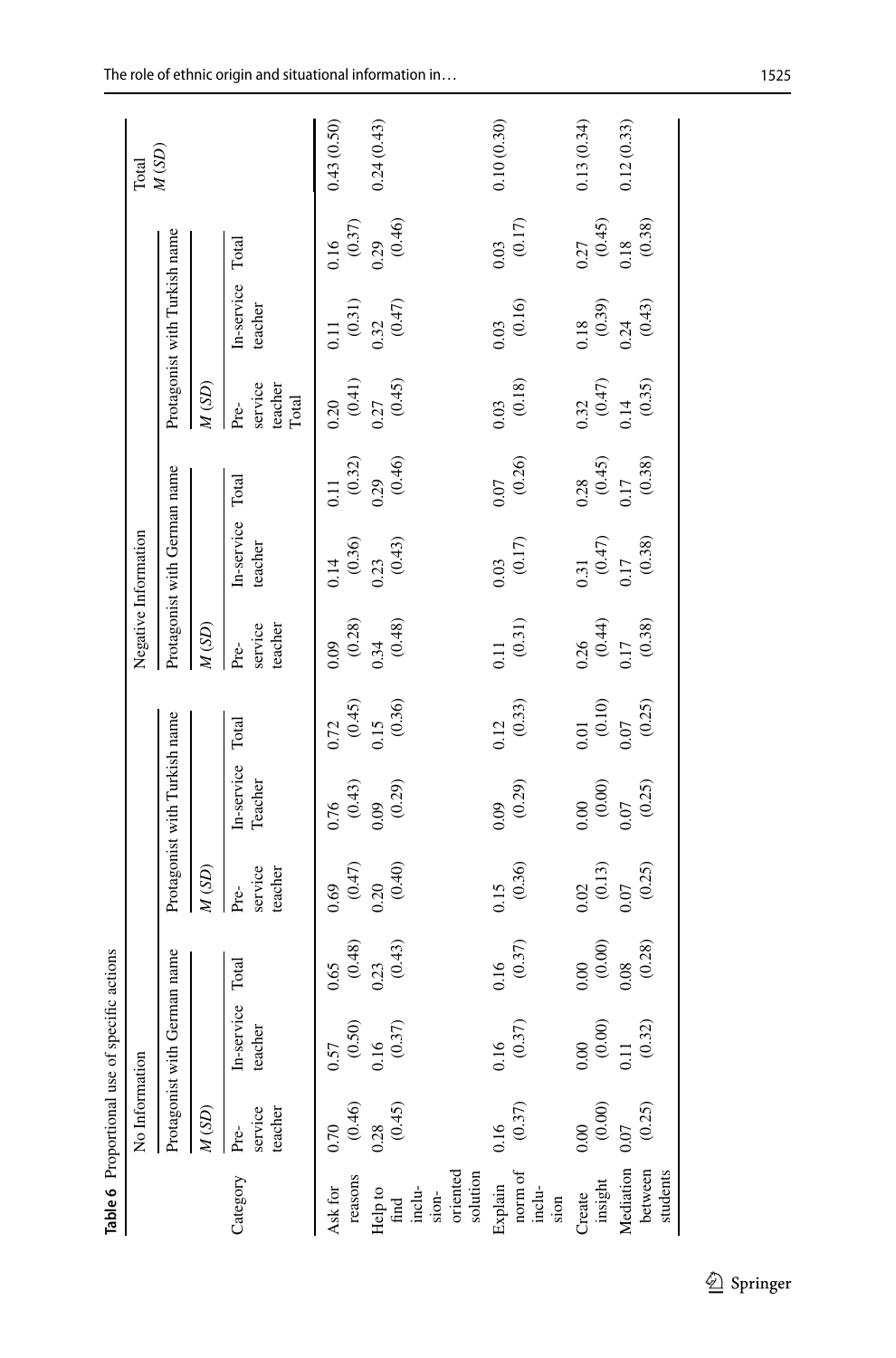|                                                                           | No Information             |                                |             |                            |                               |                           |                            | Negative Information                        |      |                                     |                               |      | Total               |
|---------------------------------------------------------------------------|----------------------------|--------------------------------|-------------|----------------------------|-------------------------------|---------------------------|----------------------------|---------------------------------------------|------|-------------------------------------|-------------------------------|------|---------------------|
|                                                                           | Protagonist with           |                                | jerman name |                            | Protagonist with Turkish name |                           |                            | Protagonist with German name                |      |                                     | Protagonist with Turkish name |      | $M\left( SD\right)$ |
|                                                                           | M(SD)                      |                                |             | $M\left( \text{SD}\right)$ |                               |                           | M(SD)                      |                                             |      | M(SD)                               |                               |      |                     |
| Category                                                                  | teacher<br>service<br>Pre- | In-service Total<br>ă<br>teach |             | service<br>teacher<br>Pre- | In-service Total<br>Teacher   |                           | service<br>teacher<br>Pre- | In-service Total<br>teacher                 |      | service<br>teacher<br>Pre-<br>Total | In-service Total<br>teacher   |      |                     |
| (without<br>solution<br>specifi-<br>further<br>cation)<br>Talk to<br>Find | students/ (0.25)<br>0.07   | (0.28)<br>0.08                 | 0.07        | $(0.26)$ $(0.25)$<br>0.07  | 0.13                          | $(0.34)$ $(0.29)$<br>0.09 | $\frac{11}{2}$             | $(0.31)$ $(0.36)$ $(0.33)$ $(0.33)$<br>0.14 | 0.12 | 0.12                                | $(0.31)$ $(0.32)$<br>0.11     | 0.11 | 0.10(0.30)          |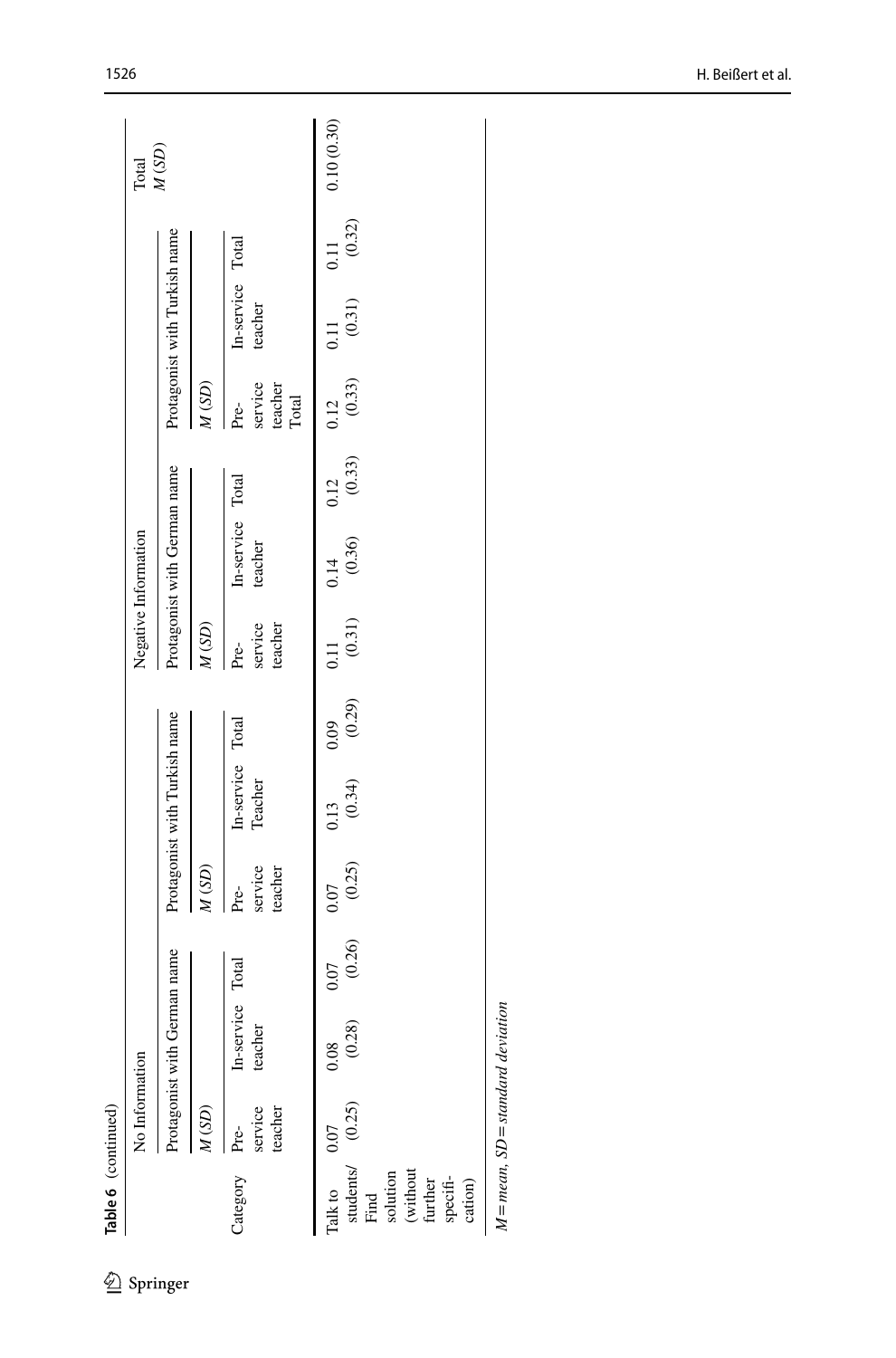#### **4.1 Evaluation of exclusion and likelihood of intervention**

For both measures, the evaluation of exclusion and the likelihood of intervention, the same main pattern was found. There was no impact of the ethnic origin of the excluded student on the teachers' responses, but a strong efect of background information.

In contrast to our expectations, we did not fnd a general tendency to reject exclusion among the teachers across all conditions of the scenarios. Exclusion was only clearly rejected if no background information was provided. On the one hand, this replicates the fndings of Beißert and Bonefeld ([2020\)](#page-19-3), as the conditions without background information in the current study were identical to the conditions used in their study. On the other hand, it shows the strong impact of prior norm-violating behavior on the evaluation of exclusion. In the conditions with negative background information, the teachers accepted exclusion behavior much more than in the conditions without further background information and were less likely to intervene. Obviously, teachers understand the exclusion in these situations as an understandable consequence of the norm-violating behavior. Interestingly, the impact of background information on the evaluation of exclusion was even bigger in the group of pre-service teachers.

The high efect of background information was somewhat surprising. After learning about the excluded student's prior negative behavior, the pre- and in-service teachers in our study rejected exclusion less, and many of them even evaluated the exclusion behavior as acceptable, stating that they would not intervene, but leave the situation to the students in these cases. This was unexpected. Given the severe consequences that exclusion can have, we expected teachers to generally reject exclusion among students even if they were provided with a (understandable) reason. However, obviously, they consider their students capable of sorting out such a situation on their own. They are only alerted and likely to take action if there is no obvious reason for the exclusion behavior. It is possible that teachers would assume a more systematic or discriminative motive behind the exclusion, if they do not see an obvious cause for the exclusion.

Strikingly, no diferences were found in the teachers' evaluations of the exclusion scenario based on the ethnic origin of the excluded student. Thus, our study supports the fnding of Beißert and Bonefeld ([2020\)](#page-19-3) that teachers do not seem to underlie ingroup bias when evaluating interethnic social exclusion. This might be because teacher training at most universities today fosters teachers' awareness of the disadvantaged situation of ethnic minorities, and the challenges faced by ethnic minorities are very present in societal discourse. Hence, the vulnerability of ethnic minority students might be more salient for them in social situations than with regard to other achievement-related decisions or evaluations.

Information about prior norm-violating behavior did not have a greater impact on the evaluation of the exclusion of an outgroup member (student with typical Turkish name) than an ingroup member (student with a typical German name). In other words, prior norm-violating behavior seems to increase acceptance of exclusion and decrease the perceived need for intervention, regardless of the ethnic origin of the excluded person.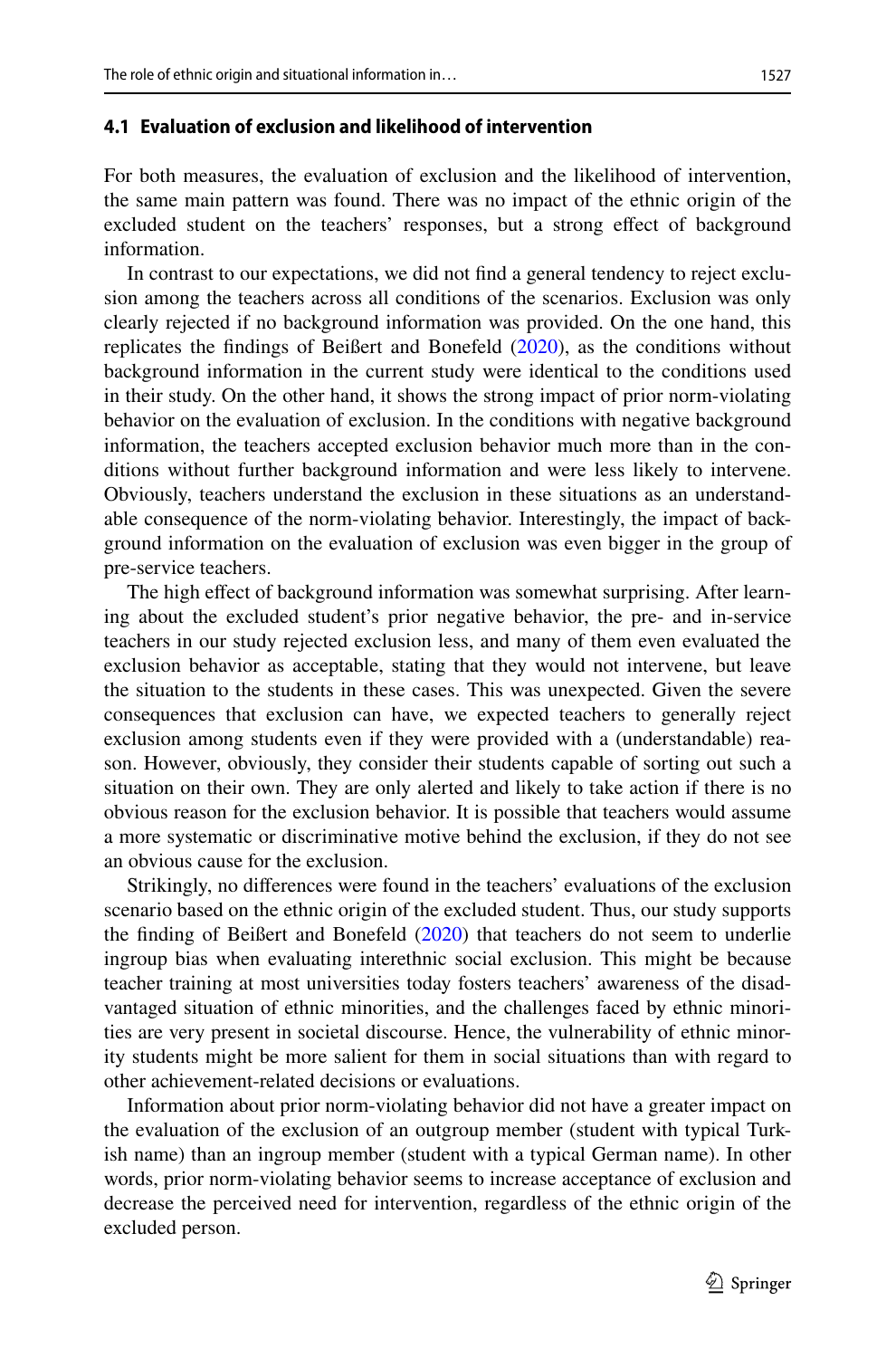In terms of teacher characteristics, we found that female participants rejected exclusion more than male participants across all scenarios. This was in line with our expectations and prior research. However, no gender diferences were found for the likelihood of intervention.

### **4.2 Justifcation of likelihood of intervention**

In terms of the rationale behind teachers' decisions, we found some interesting differences between pre- and in-service teachers. Across all conditions, in-service teachers used justifcations referring to their need for information about the situation much more frequently than pre-service teachers, whereas pre-service teachers referred much more frequently to children's autonomy or understanding the group's perspective. Hence, in-service teachers seem to have a higher need to better understand the situation and the motives behind the exclusion, even if there is a possible reason present. They might take a more practical perspective based on their everyday work and experience or draw comparisons with situations they encounter in their daily life at school and therefore want to know more about the circumstances. Pre-service teachers, on the other hand, might tend to consider the scenario more on a theoretical level with the information they have been given and make judgments on that basis.

Further, the background information again had a strong impact on the teachers' answers—independently of the excluded protagonist's ethnic origin. When no background information was provided, the participants focused on acquiring more information about the situation and the reasons for the exclusion. However, when the participants learned about the prior norm-violating behavior, they often stated that they could understand the group and their behavior.

Additionally, the justifcations difered depending on their decision to intervene or not. For instance, the need for information and the social norm of inclusion were given as justifcations mainly by interveners, whereas children's autonomy was mentioned more by non-interveners.

#### **4.3 Specifc actions**

With respect to the specifc actions that teachers would take in such a situation, an interesting pattern was revealed. If the teachers did not have any further background information, they focused on fnding out what happened und understanding the reasons for the exclusion as well as on explaining the norm of inclusion to their students. This is in line with the focus on inclusion as a social norm, which was specifed by participants as a justifcation for intervening. In contrast, if the teachers were provided with information about negative prior behavior, they acted in a much more pragmatic and solution-oriented manner, trying to create insight or mediate between students. This highlights the importance of the reasons behind exclusion for teachers and their reactions, and shows that they want to tailor their follow-up actions to the specific situation.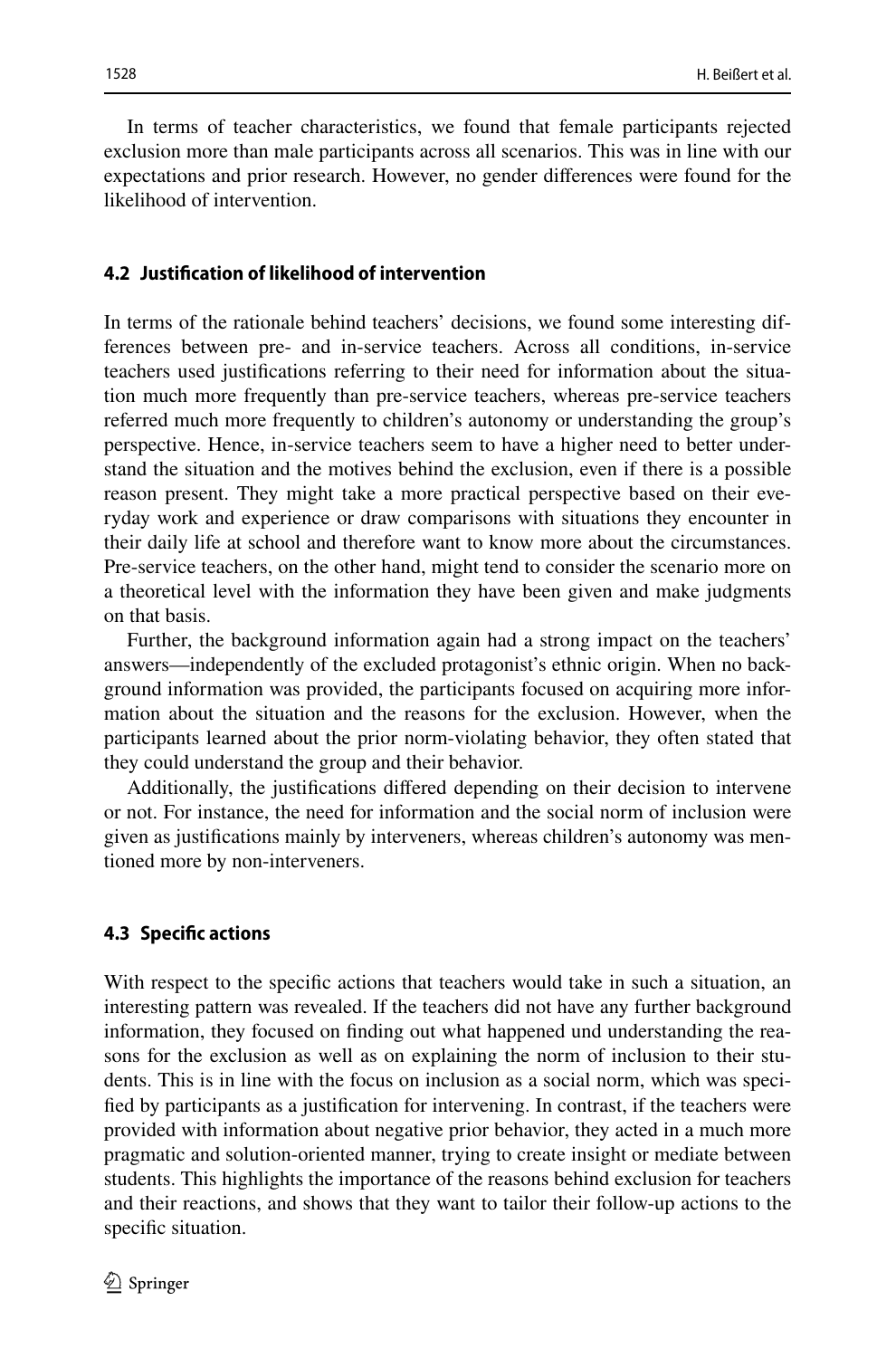### **4.4 Limitations and future research**

One important limitation of the current study is our approach using hypothetical scenarios and self-reports, as they might be biased by social desirability. However, several researchers have demonstrated in studies for children and adolescents that selfreport reasoning and evaluations of hypothetical scenarios correspond with actual behavior in real-life situations (Mulvey et al., [2018](#page-21-14); Turiel, [2008](#page-21-15)). Nevertheless, we cannot be sure that this also holds for adults. Thus, future research should combine self-report data with behavioral observations to validate these fndings. Further, future research should make use of implicit measures, as they are less afected by social desirability (Fazio & Olson, [2003](#page-20-17)).

In addition, our results are limited by the fact that teachers underlie situational restrictions in everyday school life. Because they are often very busy and under time pressure (e.g., due to very short breaks between lessons), they might not have the necessary resources to make a thorough assessment of an exclusion situation. In this study, our participants had all the time they needed to reason about the situation and to decide what they thought about it. In real-life situations, on the other hand, teachers often have to make instant decisions and react immediately to such situations. Thus, it is possible that the results of our study refect more their "ideal", thoughtful reaction to exclusion based on thorough considerations. In real life, their reactions and decisions might be much more intuitive or based on heuristics and customs. Another important infuence on teachers' reactions could be their experience with interethnic groups. As we did not consider this in our study, future research should address this issue.

Moreover, norm-violating behavior was operationalized by an everyday situation, a student insulting another student, in our study. However, norm-violating behavior can take diferent forms, which could have diferent consequences in our context. Future research should therefore focus on diferent forms of norm-violating behavior.

Additionally, one aspect that we did not investigate in our study is the characteristics of the group of excluders. We did not provide information about their gender, ethnic origin, status, or any other potentially relevant aspects, neither did we give information as to whether the situation refects typical behavior of the group regarding the excluded student or whether it was just a single case. However, as the openended questions demonstrated, these seem to be aspects that teachers would include in their considerations. Thus, further research should try to systematically investigate the role of such aspects in order to acquire a deeper understanding of the factors that afect teachers' reactions to social exclusion.

### **4.5 Conclusion**

All in all, our study provides interesting fndings regarding teachers' reactions to and evaluations of social exclusion in interethnic contexts. Strikingly, situational information seems to be much more important for teachers' reactions to social exclusion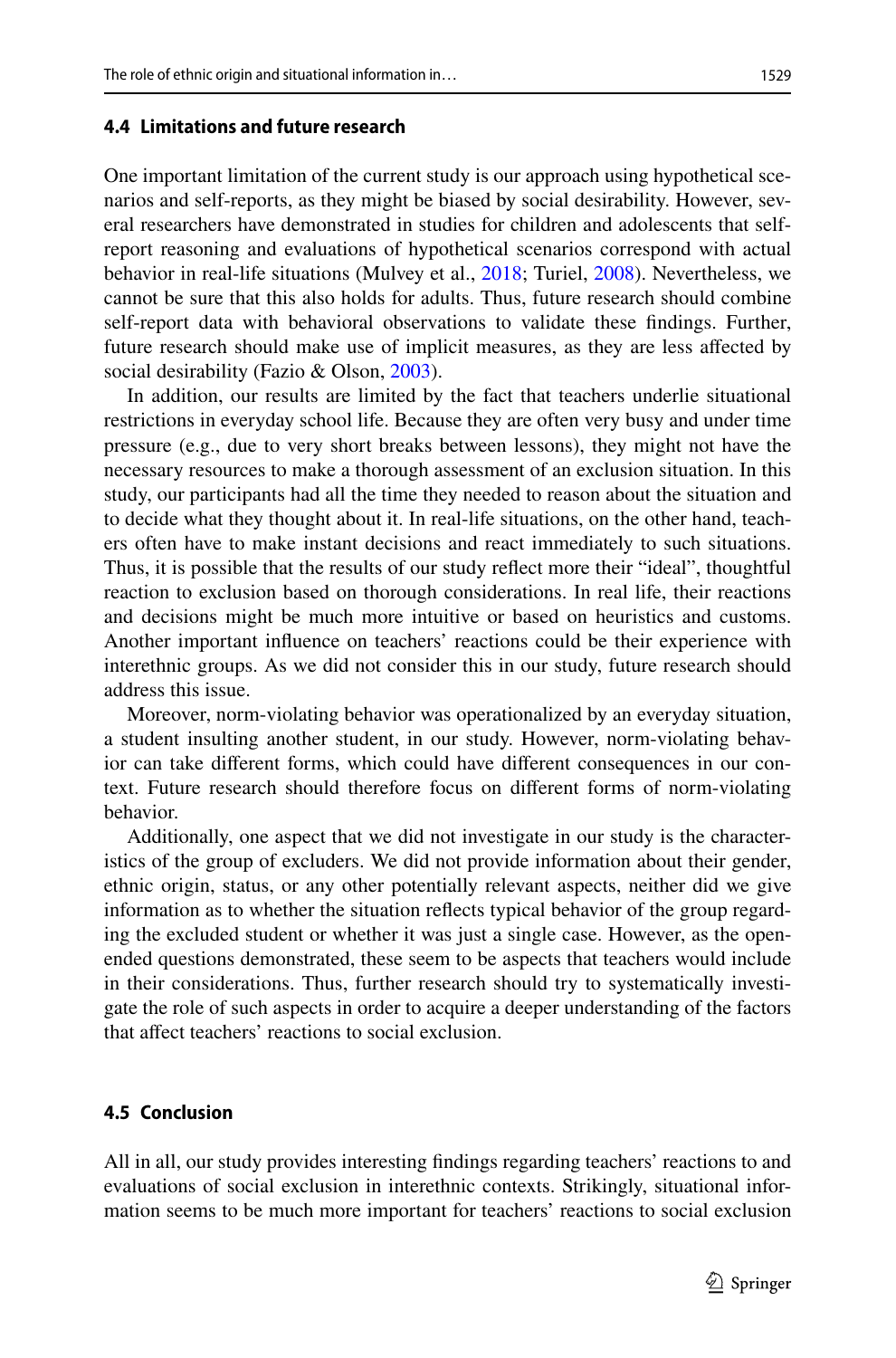than the ethnic origin of the excluded student. For all measures, we found pronounced diferences between the scenarios with negative background information and the scenarios without any addititonal information. When negative background information was provided, the pre- and in-service teachers in our study evaluated exclusion less negatively, were less likely to intervene, difered in their underlying considerations, and stated that they would take diferent actions. These fndings add to the sparse body of research on teachers' reactions to social exclusion in interethnic peer encounters and emphasize the importance of situational information.

**Supplementary Information** The online version contains supplementary material available at [https://doi.](https://doi.org/10.1007/s11218-021-09656-5) [org/10.1007/s11218-021-09656-5](https://doi.org/10.1007/s11218-021-09656-5).

Acknowledgements We would like to thank the undergraduate research assistants Lea Markhoff and Lino Szekely for their help with the data preparation and Rebecca Maurer for the data collection. We thank Amanda Habbershaw for her thorough language check. And we are grateful to all participants who supported this study.

**Funding** Open Access funding enabled and organized by Projekt DEAL.

**Open Access** This article is licensed under a Creative Commons Attribution 4.0 International License, which permits use, sharing, adaptation, distribution and reproduction in any medium or format, as long as you give appropriate credit to the original author(s) and the source, provide a link to the Creative Commons licence, and indicate if changes were made. The images or other third party material in this article are included in the article's Creative Commons licence, unless indicated otherwise in a credit line to the material. If material is not included in the article's Creative Commons licence and your intended use is not permitted by statutory regulation or exceeds the permitted use, you will need to obtain permission directly from the copyright holder. To view a copy of this licence, visit [http://creativecommons.org/licen](http://creativecommons.org/licenses/by/4.0/) [ses/by/4.0/](http://creativecommons.org/licenses/by/4.0/).

### **References**

- <span id="page-19-1"></span>Abrams, D., & Killen, M. (2014). Social exclusion of children: Developmental origins of prejudice. *Journal of Social Issues, 70*(1), 1–11.<https://doi.org/10.1111/josi.12043>
- <span id="page-19-0"></span>Baumert, J., & Schümer, G. (2002). Familiäre Lebensverhältnisse, Bildungsbeteiligung und Kompetenzerwerb im nationalen Vergleich. (A National Comparison of Family Living Conditions, Educational Participation, and Skill Acquisition.) In J. Baumert, C. Artelt, E. Klieme, M. Neubrand, M. Prenzel, U. Schiefele, W. Schneider, K.-J. Tillmann, & M. Weiß (Eds.), *PISA 2000 -- Die Länder der Bundesrepublik Deutschland im Vergleich (A Comparison of the Länder of the Federal Republic of Germany)* (pp. 159–202). VS Verlag für Sozialwissenschaften.
- <span id="page-19-3"></span>Beißert, H., & Bonefeld, M. (2020). German pre-service teachers' evaluations of and reactions to interethnic social exclusion scenarios. *Frontiers in Education*, *5*, Article 586962. doi [https://doi.org/](https://doi.org/10.3389/feduc.2020.586962) [10.3389/feduc.2020.586962](https://doi.org/10.3389/feduc.2020.586962)
- <span id="page-19-4"></span>Beißert, H., Bonefeld, M., Schulz, I., & Studenroth, K. (2019, January 17–19). *Beurteilung sozialer Ausgrenzung unter Erwachsenen: Die Rolle des Geschlechts (Assessing Social Exclusion Among Adults: The Role of Gender)* [Poster presentation]. Moraltagung, Mannheim.
- <span id="page-19-2"></span>Blazar, D., & Kraft, M. A. (2017). Teacher and teaching efects on students' attitudes and behaviors. *Educational Evaluation and Policy Analysis, 39*(1), 146–170. [https://doi.org/10.3102/0162373716](https://doi.org/10.3102/0162373716670260) [670260](https://doi.org/10.3102/0162373716670260)
- <span id="page-19-5"></span>Bonefeld, M., & Dickhäuser, O. (2018). (Biased) Grading of students' performance: students' names, performance level, and implicit attitudes. *Frontiers in Psychology, 9*(481), 1–13. [https://doi.org/10.](https://doi.org/10.3389/fpsyg.2018.00481) [3389/fpsyg.2018.00481](https://doi.org/10.3389/fpsyg.2018.00481)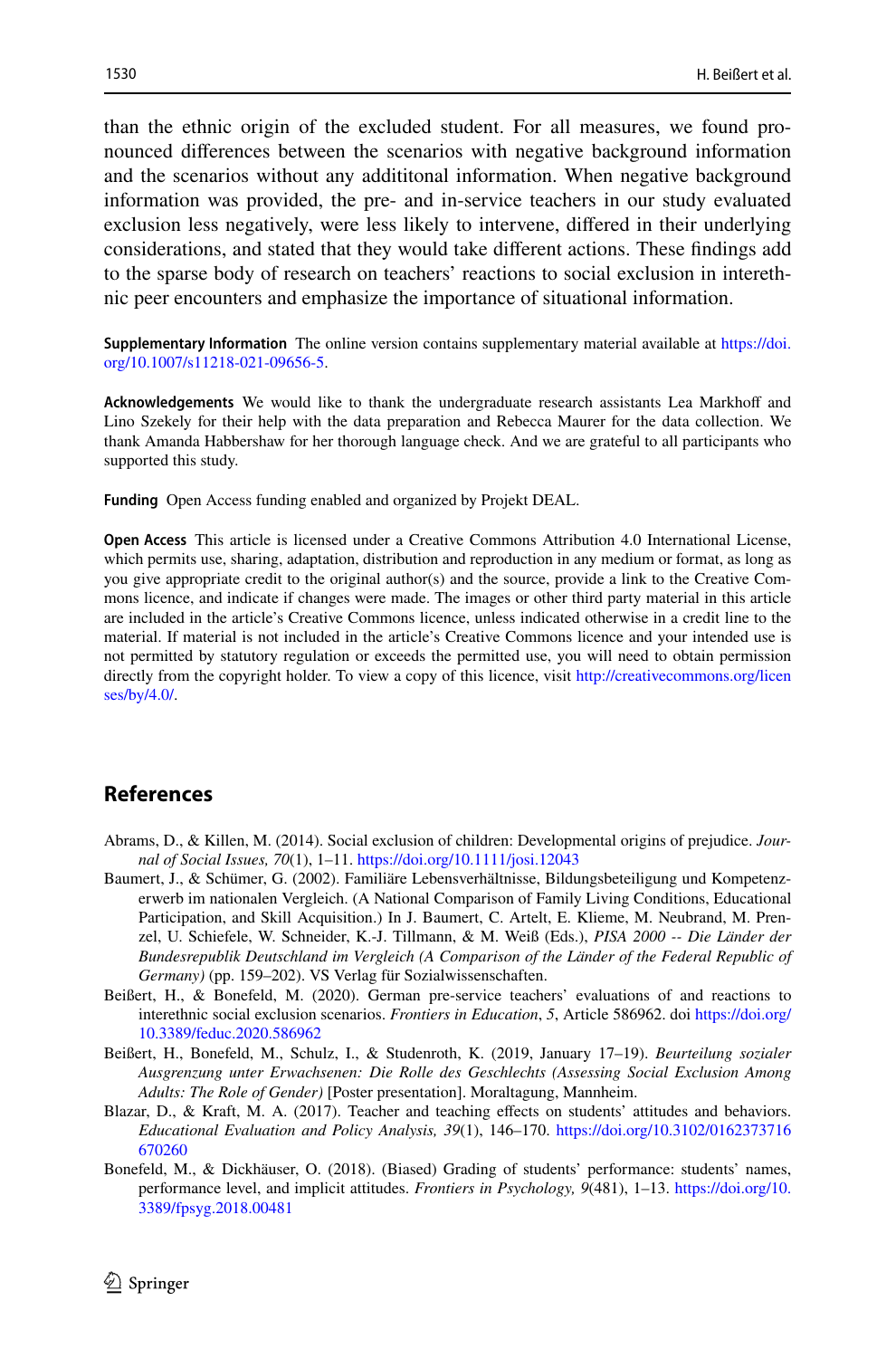- <span id="page-20-3"></span>Buhs, E. S., Ladd, G. W., & Herald, S. L. (2006). Peer exclusion and victimization: Processes that mediate the relation between peer group rejection and children's classroom engagement and achievement? *Journal of Educational Psychology, 98*(1), 1–13. <https://doi.org/10.1037/0022-0663.98.1.1>
- <span id="page-20-10"></span>Cooley, S., Elenbaas, L., & Killen, M. (2016). Chapter Four: Social Exclusion Based on Group Membership is a Form of Prejudice. In S. S. Horn, M. D. Ruck, & L. S. Liben (Eds.), *Advances in child development and behavior: volume 51.2016. Equity and justice in developmental sience: Implications for young people, families, and communities* (pp. 103–129). London: Elsevier.
- <span id="page-20-14"></span>Cross, S. E., & Madson, L. (1997). Models of the self: Self-construals and gender. *Psychological Bulletin, 122*(1), 5–37. <https://doi.org/10.1037/0033-2909.122.1.5>
- <span id="page-20-16"></span>DESTATIS. (2016). *Bevölkerung und Erwerbstätigkeit: Bevölkerung mit Migrationshintergrund - Ergebnisse des Mikrozensus 2015 (Population and Employment: Population with a Migrant Background - Results of the 2015 Microcensus)*. [https://www.destatis.de/DE/Service/Bibliothek/\\_publikationen](https://www.destatis.de/DE/Service/Bibliothek/_publikationen-fachserienliste-1.html)[fachserienliste-1.html](https://www.destatis.de/DE/Service/Bibliothek/_publikationen-fachserienliste-1.html)
- Douglass, S., Yip, T., & Shelton, J. N. (2014). Intragroup contact and anxiety among ethnic minority adolescents: Considering ethnic identity and school diversity transitions. *Journal of Youth and Adolescence, 43*, 1628–1641.<https://doi.org/10.1007/s10964-014-0144-5>
- <span id="page-20-8"></span>Duong, M. T., Pullmann, M. D., Buntain-Ricklefs, J., Lee, K., Benjamin, K. S., Nguyen, L., & Cook, C. R. (2019). Brief teacher training improves student behavior and student-teacher relationships in middle school. *School Psychology (washington, D.c.), 34*(2), 212–221. [https://doi.org/10.](https://doi.org/10.1037/spq0000296) [1037/spq0000296](https://doi.org/10.1037/spq0000296)
- <span id="page-20-1"></span>Eisenberger, N. I., Lieberman, M. D., & Williams, K. D. (2003). Does rejection hurt? An FMRI study of social exclusion. *Science (new York, N.y ), 302*(5643), 290–292. [https://doi.org/10.1126/scien](https://doi.org/10.1126/science.1089134) [ce.1089134](https://doi.org/10.1126/science.1089134)
- <span id="page-20-9"></span>Evans, M. O. (1992). An estimate of race and gender role-model efects in teaching high school. *The Journal of Economic Education, 23*(3), 209–217. [https://doi.org/10.1080/00220485.1992.10844](https://doi.org/10.1080/00220485.1992.10844754) [754](https://doi.org/10.1080/00220485.1992.10844754)
- <span id="page-20-17"></span>Fazio, R. H., & Olson, M. A. (2003). Implicit measures in social cognition. Research: their meaning and use. *Annual Review of Psychology, 54*, 297–327. [https://doi.org/10.1146/annurev.psych.54.](https://doi.org/10.1146/annurev.psych.54.101601.145225) [101601.145225](https://doi.org/10.1146/annurev.psych.54.101601.145225)
- <span id="page-20-11"></span>Forbes, H., Stark, A. M., Hopkins, S. W., & Fireman, G. D. (2020). The efects of group membership on college students' social exclusion of peers and bystander behavior. *The Journal of Psychology, 154*(1), 15–37. <https://doi.org/10.1080/00223980.2019.1642839>
- <span id="page-20-2"></span>Gazelle, H., & Druhen, M. J. (2009). Anxious solitude and peer exclusion predict social helplessness, upset afect, and vagal regulation in response to behavioral rejection by a friend. *Developmental Psychology, 45*(4), 1077–1096.<https://doi.org/10.1037/a0016165>
- <span id="page-20-0"></span>Glock, S., Krolak-Schwerdt, S., & Pit-ten Cate, I. M. (2015). Are school placement recommendations accurate? The efect of students' ethnicity on teachers' judgments and recognition memory. *European Journal of Psychology of Education, 30*(2), 169–188. [https://doi.org/10.1007/](https://doi.org/10.1007/s10212-014-0237-2) [s10212-014-0237-2](https://doi.org/10.1007/s10212-014-0237-2)
- <span id="page-20-5"></span>Hitti, A., & Killen, M. (2015). Expectations about ethnic peer group inclusivity: The role of shared interests, group norms, and stereotypes. *Child Development, 86*(5), 1522–1537. [https://doi.org/](https://doi.org/10.1111/cdev.12393) [10.1111/cdev.12393](https://doi.org/10.1111/cdev.12393)
- <span id="page-20-12"></span>Horn, S. S. (2003). Adolescents' reasoning about exclusion from social groups. *Developmental Psychology, 39*(1), 71–84. <https://doi.org/10.1037/0012-1649.39.1.71>
- <span id="page-20-4"></span>Huynh, V. W., & Fuligni, A. J. (2010). Discrimination hurts: The academic, psychological, and physical well-being of adolescents. *Journal of Research on Adolescence, 20*, 916–941. [https://doi.org/](https://doi.org/10.1111/j.1532-7795.2010.00670.x) [10.1111/j.1532-7795.2010.00670.x](https://doi.org/10.1111/j.1532-7795.2010.00670.x)
- <span id="page-20-6"></span>Killen, M., Clark Kelly, M., Richardson, C., Crystal, D., & Ruck, M. (2010). European American children's and adolescents' evaluations of interracial exclusion. *Group Processes & Intergroup Relations, 13*(3), 283–300.<https://doi.org/10.1177/1368430209346700>
- <span id="page-20-7"></span>Killen, M., Mulvey, K. L., & Hitti, A. (2013). Social exclusion in childhood: A developmental intergroup perspective. *Child Development, 84*(3), 772–790.<https://doi.org/10.1111/cdev.12012>
- <span id="page-20-13"></span>Killen, M., & Stangor, C. (2001). Children's social reasoning about inclusion and exclusion in gender and race peer group contexts. *Child Development, 72*(1), 174–186. [https://doi.org/10.1111/1467-](https://doi.org/10.1111/1467-8624.00272) [8624.00272](https://doi.org/10.1111/1467-8624.00272)
- <span id="page-20-15"></span>Kleen, H., Bonefeld, M., Glock, S., & Dickhäuser, O. (2019). Implicit and explicit attitudes toward Turkish students in Germany as a function of teachers' ethnicity. *Social Psychology of Education, 22*(4), 883–899.<https://doi.org/10.1007/s11218-019-09502-9>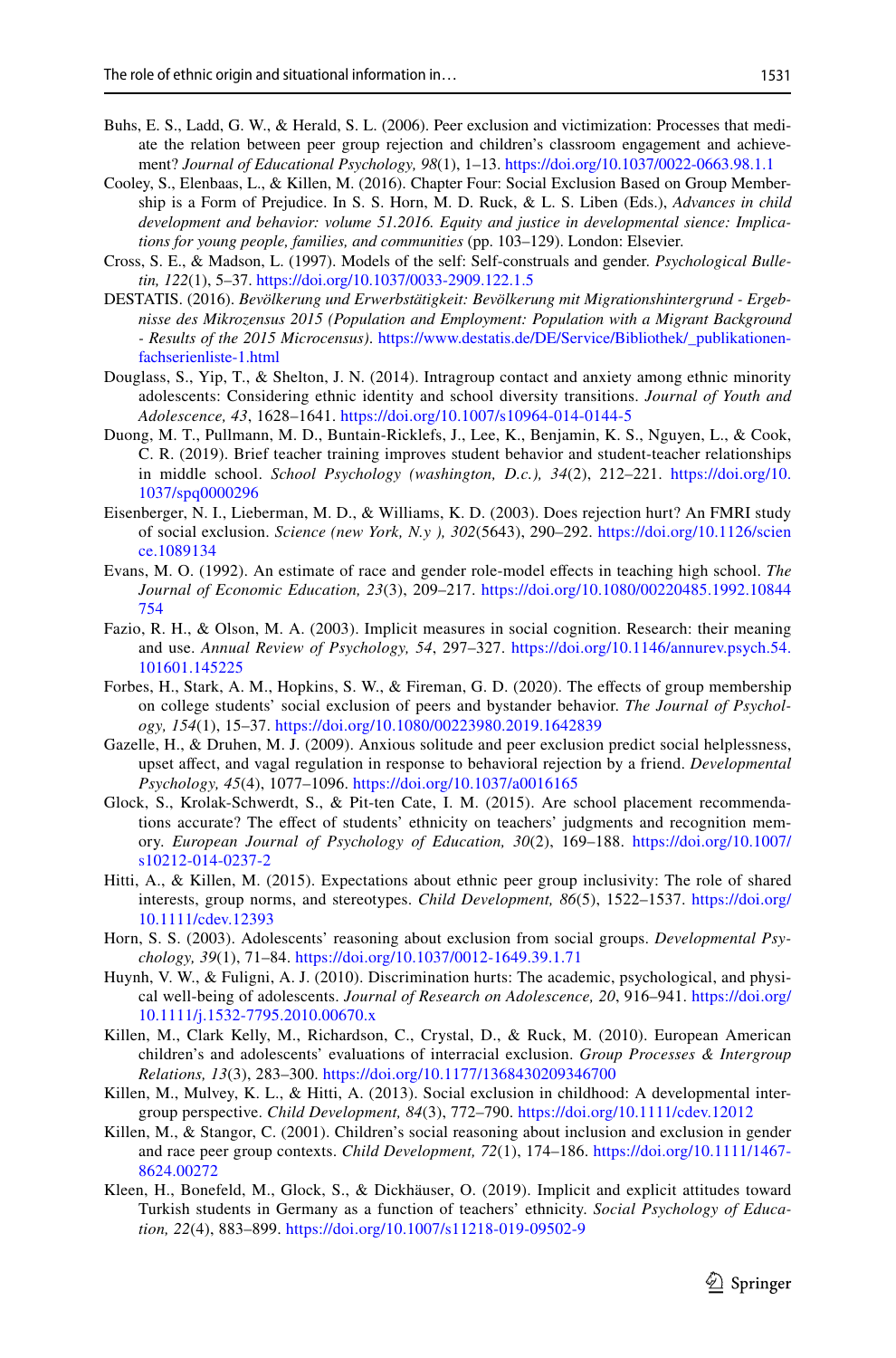- <span id="page-21-4"></span>Klieme, E., Artelt, C., Hartig, J., Jude, N., Köller, O., Prenzel, M., & Wolfgang, S. (2010). *PISA 2009: Bilanz nach einem Jahrzehnt*. *(PISA 2009: Taking Stock After a Decade.)* Waxmann. [http://nbn](http://nbn-resolving.de/urn:nbn:de:0111-opus-35393)[resolving.de/urn:nbn:de:0111-opus-35393](http://nbn-resolving.de/urn:nbn:de:0111-opus-35393)
- <span id="page-21-3"></span>Kristen, C., & Granato, N. (2007). The educational attainment of the second generation in Germany: Social origins and ethnic inequality. *Ethnicities, 7*, 343–366. [https://doi.org/10.1177/14687](https://doi.org/10.1177/1468796807080233) [96807080233](https://doi.org/10.1177/1468796807080233)
- <span id="page-21-9"></span>Minority Rights Group International. (2010). *Non-discrimination*. [http://minorityrights.org/our-work/](http://minorityrights.org/our-work/law-legal-cases-introduction/non-discrimination/) [law-legal-cases-introduction/non-discrimination/](http://minorityrights.org/our-work/law-legal-cases-introduction/non-discrimination/)
- <span id="page-21-1"></span>Müller, K., & Ehmke, T. (2016). Soziale Herkunft und Kompetenzerwerb. (Social Background and Skill Acquisition.) In K. Reiss, C. Sälzer, A. Schiepe-Tiska, E. Klieme, & O. Köller (Eds.), *PISA 2015: Eine Studie zwischen Kontinuität und Innovation (PISA 2015: A Study Between Continuity and Innovation)* (pp. 285–316). Waxmann.
- <span id="page-21-14"></span>Mulvey, K. L., Boswell, C., & Niehaus, K. (2018). You don't need to talk to throw a ball! Children's inclusion of language-outgroup members in behavioral and hypothetical scenarios. *Developmental Psychology, 54*(7), 1372–1380. <https://doi.org/10.1037/dev0000531>
- <span id="page-21-11"></span>Muntoni, F., & Retelsdorf, J. (2020). Geschlechterstereotype in der Schule. (Gender Stereotypes in School.) In S. Glock & H. Kleen (Eds.), *Stereotype in der Schule (Stereotypes in School)* (1st ed., pp. 71–97).
- <span id="page-21-8"></span>Murray-Close, D., & Ostrov, J. M. (2009). A longitudinal study of forms and functions of aggressive behavior in early childhood. *Child Development, 80*(3), 828–842. [https://doi.org/10.1111/j.1467-](https://doi.org/10.1111/j.1467-8624.2009.01300.x) [8624.2009.01300.x](https://doi.org/10.1111/j.1467-8624.2009.01300.x)
- <span id="page-21-10"></span>Plenty, S., & Jonsson, J. O. (2017). Social exclusion among peers: The role of immigrant status and classroom immigrant density. *Journal of Youth and Adolescence, 46*(6), 1275–1288. [https://doi.org/10.](https://doi.org/10.1007/s10964-016-0564-5) [1007/s10964-016-0564-5](https://doi.org/10.1007/s10964-016-0564-5)
- <span id="page-21-13"></span>Posada, R., & Wainryb, C. (2008). Moral development in a violent society: Colombian children's judgments in the context of survival and revenge. *Child Development, 79*(4), 882–898. [https://doi.org/](https://doi.org/10.1111/j.1467-8624.2008.01165.x) [10.1111/j.1467-8624.2008.01165.x](https://doi.org/10.1111/j.1467-8624.2008.01165.x)
- <span id="page-21-0"></span>Razum, O., & Brzoska, P. (2020). Einwanderung. (Immigration.) In K. Böhm, S. Bräunling, R. Geene, & H. Köckler (Eds.), *Gesundheit als gesamtgesellschaftliche Aufgabe (Health as a Task for Society as a Whole)* (pp. 99–108). Springer Fachmedien Wiesbaden. doi [https://doi.org/10.1007/](https://doi.org/10.1007/978-3-658-30504-8_8) [978-3-658-30504-8\\_8](https://doi.org/10.1007/978-3-658-30504-8_8)
- <span id="page-21-7"></span>Riva, P., & Eck, J. (2016). The many faces of social exclusion. In J. Eck & P. Riva (Eds.), *Social exclusion: Psychological approaches to understanding and reducing its impact* (1st ed., pp. ix–xv). Springer.
- Rudert, S. C., Ruf, S., & Greifeneder, R. (2020). Whom to punish? How observers sanction norm-violating behavior in ostracism situations. *European Journal of Social Psychology, 50*(2), 376–391. <https://doi.org/10.1002/ejsp.2606>
- <span id="page-21-6"></span>Rumberger, R. W. (1995). Dropping out of middle school: A multilevel analysis of students and schools. *American Educational Research Journal, 32*, 583–625. [https://doi.org/10.3102/000283120320035](https://doi.org/10.3102/00028312032003583) [83](https://doi.org/10.3102/00028312032003583)
- <span id="page-21-12"></span>Smetana, J. G. (1989). Toddlers' social interactions in the context of moral and conventional transgressions in the home. *Developmental Psychology, 25*(4), 499–508. [https://doi.org/10.1037/0012-1649.](https://doi.org/10.1037/0012-1649.25.4.499) [25.4.499](https://doi.org/10.1037/0012-1649.25.4.499)
- <span id="page-21-15"></span>Turiel, E. (2008). Thought about actions in social domains: Morality, social conventions, and social interactions. *Cognitive Development, 23*(1), 136–154.<https://doi.org/10.1016/j.cogdev.2007.04.001>
- <span id="page-21-5"></span>Walter, O. (2009). Herkunftsassoziierte Disparitäten im Lesen, der Mathematik und den Naturwissenschaften: ein Vergleich zwischen PISA 2000, PISA 2003 und PISA 2006. (Origin-Associated Disparities in Reading, Mathematics, and Science: A Comparison Between PISA 2000, PISA 2003, and PISA 2006.) In M. Prenzel & J. Baumert (Eds.), *Zeitschrift für Erziehungswissenschaft Sonderheft: Vol. 10. Vertiefende Analysen zu PISA 2006: Zeitschrift für Erziehungswissenschaft (Journal of Educational Science Special Issue: Vol. 10. In-Depth Analyses of PISA 2006: Journal of Educational Science)* (pp. 149–168). VS Verlag für Sozialwissenschaften / GWV Fachverlage GmbH Wiesbaden. doi [https://doi.org/10.1007/978-3-531-91815-0\\_8](https://doi.org/10.1007/978-3-531-91815-0_8)
- <span id="page-21-2"></span>Weis, M., Müller, K., Mang, J., Heine, J. H., Mahler, N., & Reiss, K. (2019). Soziale Herkunft, Zuwanderungshintergrund und Lesekompetenz. (Social Background, Immigrant Background, and Literacy.) In K. Reiss, M. Weis, E. Klieme, & O. Köller (Eds.), *PISA 2018: Grundbildung im internationalen Vergleich (PISA 2018: International Comparison of Basic Education)* (1st ed., pp. 129–162). Waxmann.